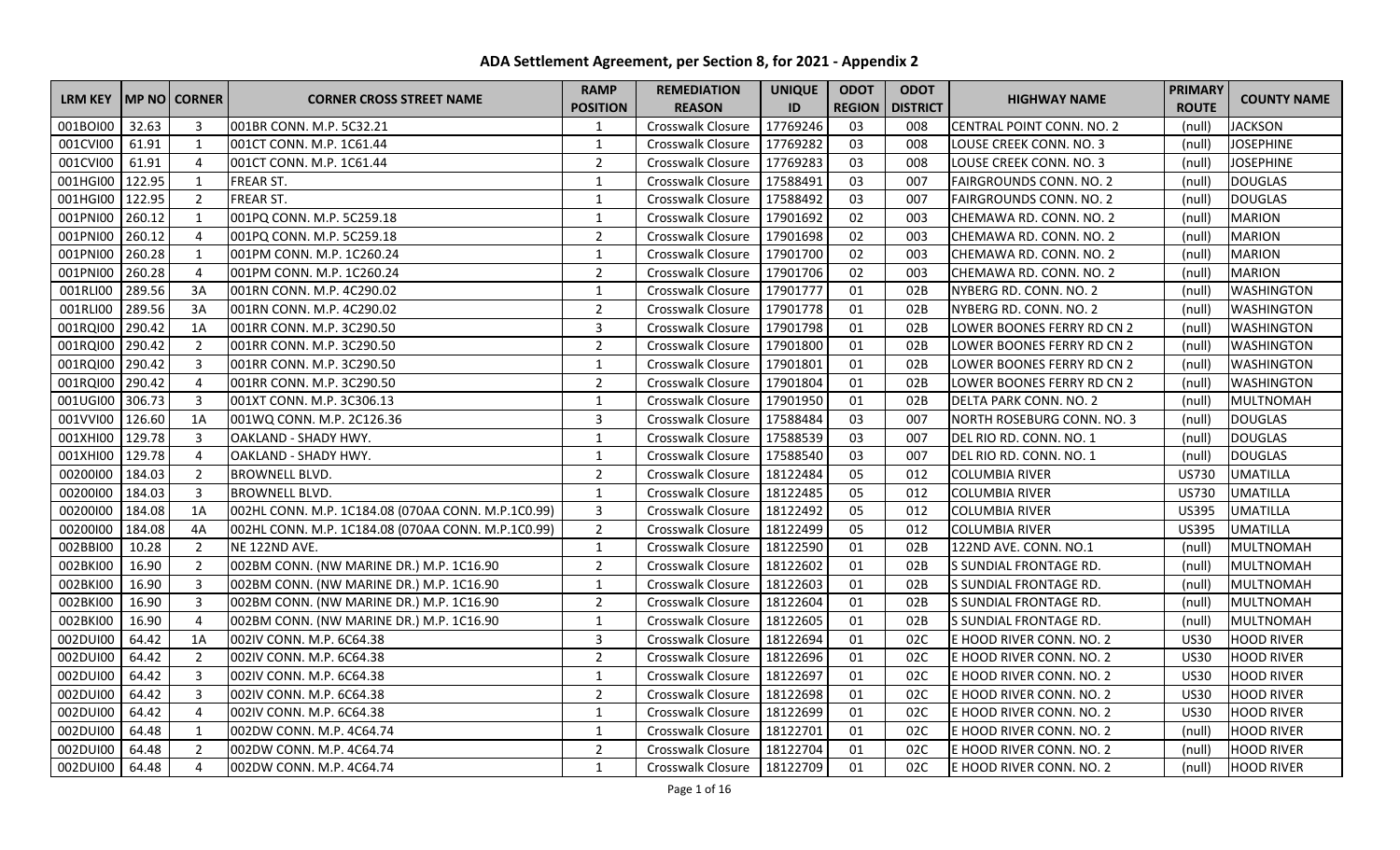| <b>LRM KEY</b> |         | <b>MP NO CORNER</b> | <b>CORNER CROSS STREET NAME</b>                   | <b>RAMP</b>     | <b>REMEDIATION</b> | <b>UNIQUE</b> | <b>ODOT</b>   | <b>ODOT</b>     | <b>HIGHWAY NAME</b>        | <b>PRIMARY</b> | <b>COUNTY NAME</b> |
|----------------|---------|---------------------|---------------------------------------------------|-----------------|--------------------|---------------|---------------|-----------------|----------------------------|----------------|--------------------|
|                |         |                     |                                                   | <b>POSITION</b> | <b>REASON</b>      | ID            | <b>REGION</b> | <b>DISTRICT</b> |                            | <b>ROUTE</b>   |                    |
| 002DUI00       | 64.48   | $\overline{4}$      | 002DW CONN. M.P. 4C64.74                          | $\mathcal{P}$   | Crosswalk Closure  | 18122710      | 01            | 02C             | E HOOD RIVER CONN. NO. 2   | (null)         | <b>HOOD RIVER</b>  |
| 00300D00       | 0.37    | $\mathbf{1}$        | 001SZ CONN. M.P. 1C299.59 (SW CURRY ST.)          | $\mathbf{1}$    | Crosswalk Closure  | 18957019      | 01            | 02B             | <b>OSWEGO</b>              | OR43           | MULTNOMAH          |
| 00300D00       | 0.37    | $\overline{2}$      | 001SZ CONN. M.P. 1C299.59 (SW CURRY ST.)          | $\mathbf{1}$    | Crosswalk Closure  | 18957018      | 01            | 02B             | <b>OSWEGO</b>              | OR43           | MULTNOMAH          |
| 00300D00       | 0.37    | 2A                  | 001SZ CONN. M.P. 1C299.59 (SW CURRY ST.)          | $\mathbf{1}$    | Crosswalk Closure  | 18957016      | 01            | 02B             | <b>OSWEGO</b>              | <b>OR43</b>    | MULTNOMAH          |
| 00300D00       | 0.37    | 2A                  | 001SZ CONN. M.P. 1C299.59 (SW CURRY ST.)          | $\overline{2}$  | Crosswalk Closure  | 18957017      | 01            | 02B             | <b>OSWEGO</b>              | <b>OR43</b>    | <b>MULTNOMAH</b>   |
| 00300100       | 4.90    | $\overline{4}$      | SW BREYMAN AVE. (SW GREENWOOD RD.)                | $\mathbf{1}$    | Crosswalk Closure  | 16143488      | 01            | 02B             | <b>OSWEGO</b>              | <b>OR43</b>    | MULTNOMAH          |
| 00400100       | 134.44  | $\mathbf{3}$        | <b>CHAVRE WAY</b>                                 | $\mathbf{1}$    | Crosswalk Closure  | 18418496      | 04            | 010             | THE DALLES-CALIFORNIA      | <b>US97</b>    | <b>DESCHUTES</b>   |
| 00400100       | 134.75  | 2A                  | <b>NELS ANDERSON PL.</b>                          | $\mathbf{1}$    | Crosswalk Closure  | 18418515      | 04            | 010             | THE DALLES-CALIFORNIA      | <b>US97</b>    | <b>DESCHUTES</b>   |
| 00400100       | 134.75  | 2A                  | NELS ANDERSON PL.                                 | $\overline{2}$  | Crosswalk Closure  | 18418516      | 04            | 010             | THE DALLES-CALIFORNIA      | <b>US97</b>    | <b>DESCHUTES</b>   |
| 00400100       | 140.52  | $\overline{2}$      | SW PINEBROOK BLVD. (SE PINEBROOK BLVD.)           | $\overline{2}$  | Crosswalk Closure  | 18418587      | 04            | 010             | THE DALLES-CALIFORNIA      | <b>US97</b>    | <b>DESCHUTES</b>   |
| 00400100       | 140.52  | 2A                  | SW PINEBROOK BLVD. (SE PINEBROOK BLVD.)           | 1               | Crosswalk Closure  | 18418588      | 04            | 010             | THE DALLES-CALIFORNIA      | <b>US97</b>    | <b>DESCHUTES</b>   |
| 00400100       | 140.52  | 2A                  | SW PINEBROOK BLVD. (SE PINEBROOK BLVD.)           | $\overline{2}$  | Crosswalk Closure  | 18418589      | 04            | 010             | THE DALLES-CALIFORNIA      | <b>US97</b>    | <b>DESCHUTES</b>   |
| 00400100       | 140.52  | $\mathbf{3}$        | SW PINEBROOK BLVD. (SE PINEBROOK BLVD.)           | $\mathbf{1}$    | Crosswalk Closure  | 18418590      | 04            | 010             | THE DALLES-CALIFORNIA      | <b>US97</b>    | <b>DESCHUTES</b>   |
| 004BZI00       | 138.29  | $\mathbf{1}$        | 004CA CONN. M.P. 4C138.32                         | $\mathbf{1}$    | Crosswalk Closure  | 18418977      | 04            | 010             | COLORADO AVE. CONN. NO. 3  | (null)         | <b>DESCHUTES</b>   |
| 004BZI00       | 138.29  | $\overline{2}$      | 004CA CONN. M.P. 4C138.32                         | $\mathbf{1}$    | Crosswalk Closure  | 18418978      | 04            | 010             | COLORADO AVE. CONN. NO. 3  | (null)         | <b>DESCHUTES</b>   |
| 004CDI00       | 139.07  | $\overline{2}$      | 004CF CONN. M.P. 4C139.16                         | $\overline{2}$  | Crosswalk Closure  | 18418985      | 04            | 010             | REED MARKET RD. CONN. NO 2 | (null)         | <b>DESCHUTES</b>   |
| 004CDI00       | 139.07  | 3                   | 004CF CONN. M.P. 4C139.16                         | $\mathbf{1}$    | Crosswalk Closure  | 18418986      | 04            | 010             | REED MARKET RD. CONN. NO 2 | (null)         | <b>DESCHUTES</b>   |
| 004CDI00       | 139.22  | 2A                  | 004CH CONN. M.P 6C138.85                          | $\mathbf{1}$    | Crosswalk Closure  | 18418992      | 04            | 010             | REED MARKET RD. CONN. NO 2 | (null)         | <b>DESCHUTES</b>   |
| 004CDI00       | 139.22  | 2A                  | 004CH CONN. M.P 6C138.85                          | $\overline{2}$  | Crosswalk Closure  | 18418993      | 04            | 010             | REED MARKET RD. CONN. NO 2 | (null)         | <b>DESCHUTES</b>   |
| 004CDI00       | 139.22  | 3                   | 004CH CONN. M.P 6C138.85                          | $\mathbf{1}$    | Crosswalk Closure  | 18418994      | 04            | 010             | REED MARKET RD. CONN. NO 2 | (null)         | <b>DESCHUTES</b>   |
| 004CDI00       | 139.22  | $\overline{4}$      | 004CH CONN. M.P 6C138.85                          | $\mathbf{1}$    | Crosswalk Closure  | 18418995      | 04            | 010             | REED MARKET RD. CONN. NO 2 | (null)         | <b>DESCHUTES</b>   |
| 00700100       | 265.97  | $\overline{3}$      | HWY. 450 (ADRIAN BLVD.) M.P. 0.02                 | $\mathbf{1}$    | Crosswalk Closure  | 17991930      | 05            | 014             | <b>CENTRAL OREGON</b>      | <b>US20</b>    | <b>MALHEUR</b>     |
| 00800100       | $-0.70$ | $\mathbf{1}$        | HWY. 067 (SE COURT AVE.) M.P. 3.92 (SE COURT PL.) | $\overline{2}$  | Crosswalk Closure  | 16084299      | 05            | 012             | OREGON-WASHINGTON          | <b>US30</b>    | <b>UMATILLA</b>    |
| 00800100       | $-0.70$ | $\overline{2}$      | HWY. 067 (SE COURT AVE.) M.P. 3.92 (SE COURT PL.) | $\mathbf{1}$    | Crosswalk Closure  | 16084302      | 05            | 012             | OREGON-WASHINGTON          | <b>US30</b>    | <b>UMATILLA</b>    |
| 00800100       | 30.62   | 1                   | SE 3RD AVE.                                       | 1               | Crosswalk Closure  | 16084385      | 05            | 012             | OREGON-WASHINGTON          | OR11           | <b>UMATILLA</b>    |
| 00900D00       | 65.68   | $\mathbf{1}$        | HWY. 037 (FIRST ST.) M.P. (2)0.00                 | $\mathbf{1}$    | Crosswalk Closure  | 18900689      | 02            | 001             | <b>OREGON COAST</b>        | US101          | <b>TILLAMOOK</b>   |
| 00900D00       | 65.68   | $\overline{4}$      | HWY. 037 (FIRST ST.) M.P. (2)0.00                 | $\overline{2}$  | Crosswalk Closure  | 18900696      | 02            | 001             | <b>OREGON COAST</b>        | US101          | <b>TILLAMOOK</b>   |
| 00900D00       | 238.32  | $\overline{4}$      | ANDERSON AVE.                                     | $\mathbf{1}$    | Crosswalk Closure  | 17586996      | 03            | 007             | <b>OREGON COAST</b>        | US101          | <b>COOS</b>        |
| 00900100       | 113.97  | 6                   | NE 21ST ST. (NW 21ST ST.)                         | $\overline{2}$  | Crosswalk Closure  | 18900845      | 02            | 004             | <b>OREGON COAST</b>        | US101          | LINCOLN            |
| 00900100       | 115.53  | $\mathbf{1}$        | SW 11TH ST.                                       | 1               | Crosswalk Closure  | 19043903      | 02            | 004             | <b>OREGON COAST</b>        | US101          | LINCOLN            |
| 00900100       | 115.53  | $\overline{2}$      | SW 11TH ST.                                       | $\mathfrak{p}$  | Crosswalk Closure  | 18900980      | 02            | 004             | <b>OREGON COAST</b>        | US101          | LINCOLN            |
| 00900100       | 115.56  | $\overline{2}$      | SW 12TH ST. (SE EAST DEVILS LAKE RD.)             | $\overline{2}$  | Crosswalk Closure  | 18900986      | 02            | 004             | <b>OREGON COAST</b>        | US101          | LINCOLN            |
| 00900100       | 115.56  | 3                   | SW 12TH ST. (SE EAST DEVILS LAKE RD.)             | 1               | Crosswalk Closure  | 18900987      | 02            | 004             | <b>OREGON COAST</b>        | US101          | <b>LINCOLN</b>     |
| 00900100       | 115.60  | $\mathbf{1}$        | SW 13TH ST.                                       | $\mathbf{1}$    | Crosswalk Closure  | 19043904      | 02            | 004             | <b>OREGON COAST</b>        | US101          | LINCOLN            |
| 00900100       | 139.54  | $\overline{2}$      | NE 15TH ST. (NW 15TH ST.)                         | $\overline{2}$  | Crosswalk Closure  | 18901313      | 02            | 004             | <b>OREGON COAST</b>        | US101          | <b>LINCOLN</b>     |
| 00900100       | 139.73  | $\overline{2}$      | NW 12TH ST. (NE 12TH ST.)                         | $\overline{2}$  | Crosswalk Closure  | 19043906      | 02            | 004             | <b>OREGON COAST</b>        | US101          | LINCOLN            |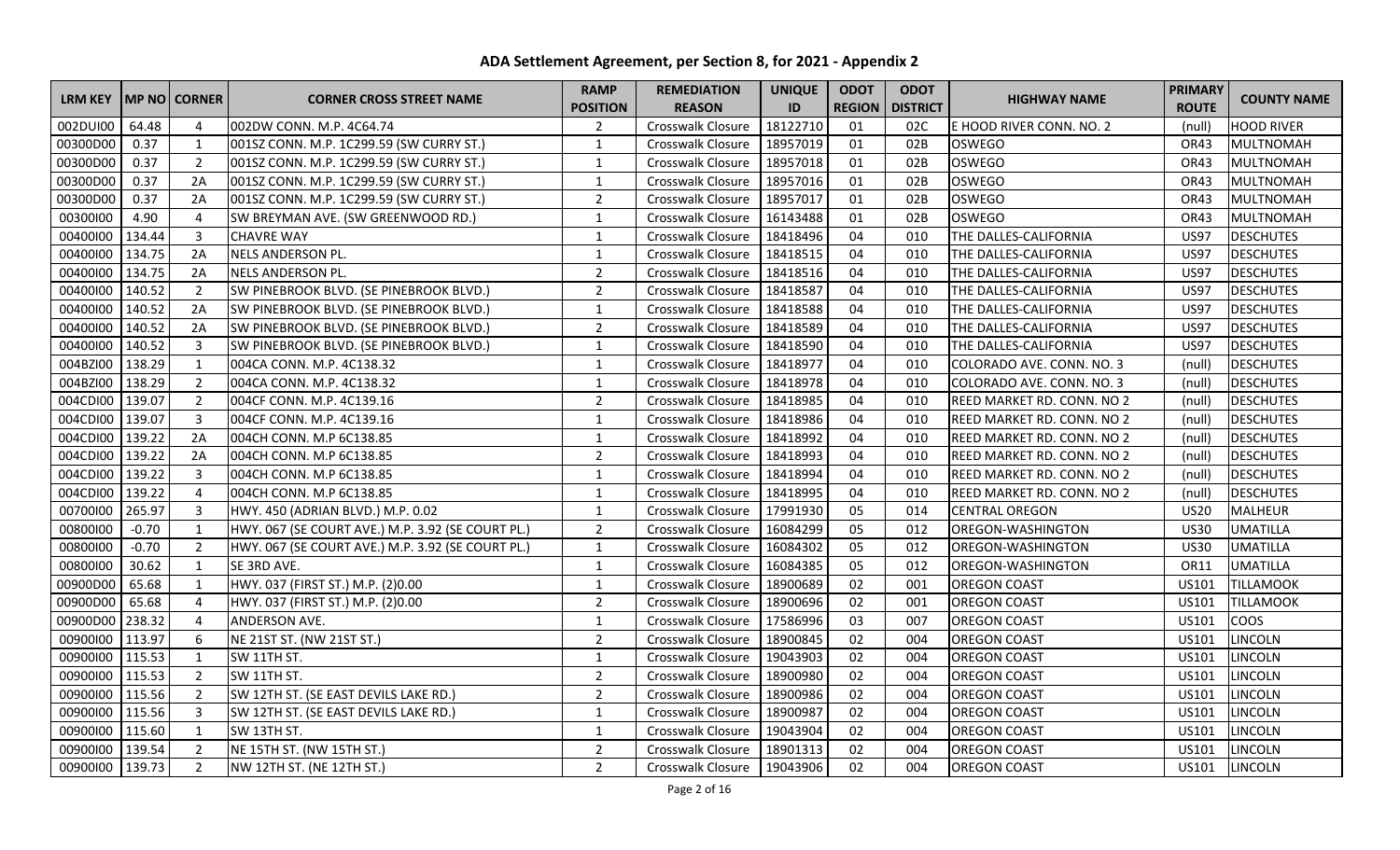#### **LRM KEY MP NO CORNER CORNER CROSS STREET NAME POSITION REMEDIATION REASON UNIQUE ID ODOT REGION ODOT DISTRICT HIGHWAY NAME PRIMARY ROUTE COUNTY NAME** 00900100 |139.73 | 5 |NW 12TH ST. (NE 12TH ST.) Crosswalk Closure |19043907 | 02 | 004 |OREGON COAST US101 |LINCOLN 00900I00 139.85 2 NW 10TH ST. 2 Crosswalk Closure 19043908 02 004 OREGON COAST US101 LINCOLN 00900I00 140.23 2 NW 3RD ST. 2 Crosswalk Closure 18901388 02 004 OREGON COAST US101 LINCOLN 00900l00 |189.61| 3 |19TH ST. | 1 | Crosswalk Closure |18611848| 02 | 005 |OREGON COAST | US101 |LANE 00900l00 |190.28| 3 |8TH ST. | 1 | Crosswalk Closure |18611904| 02 | 005 |OREGON COAST | US101 |LANE 00900l00 |190.39| 6 |7TH ST. | 2 | Crosswalk Closure |19044287| 02 | 005 |OREGON COAST | US101 |LANE 00900I00 190.59 1 NOPAL ST. 1 Crosswalk Closure 18611935 02 005 OREGON COAST US101 LANE 00900l00 |190.59| 4 |NOPAL ST. Crosswalk Closure |19044288| 02 | 005 |OREGON COAST LUS101 |LANE 00900l00 |190.70| 1 |2ND ST. | 1 | Crosswalk Closure |18611949| 02 | 005 |OREGON COAST | US101 |LANE 00900l00 |190.70| 4 |2ND ST. | 2 | Crosswalk Closure |18611958| 02 | 005 |OREGON COAST | US101 |LANE 00900l00 |190.81| 3 |OLD TOWN WAY | 1 | Crosswalk Closure |19044289| 02 | 005 |OREGON COAST | US101 |LANE 00900I00 190.81 4 OLD TOWN WAY 2 Crosswalk Closure 19044290 02 005 OREGON COAST US101 LANE 01000I00 | 0.22 | 2 |MONROE AVE. (PINE ST.) | | | | | Crosswalk Closure |16327815| 05 | WALLOWA LAKE 01000I00 | 0.22 | 5 |MONROE AVE. (PINE ST.) | 1 | Crosswalk Closure |16327819| 05 | 013 |WALLOWA LAKE | OR82 |UNION 01000100 20.30 | 1 ALBANY ST. (N 8TH AVE.) | 1 | Crosswalk Closure | 16328149 | 05 | 013 | WALLOWA LAKE | OR82 |UNION 01000100 | 20.30 | 1 |ALBANY ST. (N 8TH AVE.) | 2 | Crosswalk Closure | 16328148 | 05 | 013 |WALLOWA LAKE | OR82 |UNION 01000I00 | 46.89 | 3 |W FIRST ST. (S DOUGLAS ST.) | | | Crosswalk Closure | 16328104 | 05 | 013 |WALLOWA LAKE | | OR82 |WALLOWA 01000I00 54.73 3 CROW ST. 1 Crosswalk Closure 16327929 05 013 WALLOWA LAKE OR82 WALLOWA 01000I00 64.83 4 NW ROBERT ST. (NW FORSYTHE ST.) 1 Crosswalk Closure 16327961 05 013 WALLOWA LAKE CR82 WALLOWA 01200100 | 1.14 | 1 | 012AA CONN. M.P. 1C1.14 (HWY. 012 M.P. (2)1.13) | 1 | Crosswalk Closure | 17856767 | 05 | 013 | BAKER-COPPERFIELD | OR7 | BAKER 01500l00 | 3.00 | 3 |20TH ST. | 1 | Crosswalk Closure |18205648| 02 | 005 |MCKENZIE | OR126B |LANE 01600100 0.97 2A 016AB CONN. M.P. 2C0.97 2 Crosswalk Closure 18257360 02 004 SANTIAM 2 US20 LINN 01600I00 0.97 3 016AB CONN. M.P. 2C0.97 1 Crosswalk Closure 18257362 02 004 SANTIAM US20 LINN 01700I00 | 19.66 | 2 NW MT. WASHINGTON DR. (NE BUTLER MARKET RD.) | 2 | Crosswalk Closure | 18178313 | 04 | 010 |MCKENZIE-BEND | US20 |DESCHUTES 01700I00 19.66 3 NW MT. WASHINGTON DR. (NE BUTLER MARKET RD.) 1 Crosswalk Closure 18178314 04 010 MCKENZIE-BEND US20 DESCHUTES 01700I00 20.19 1 NE WEBSTER AVE. 1 Crosswalk Closure 18178327 04 010 MCKENZIE-BEND US20 DESCHUTES 01700I00 20.19 2 NE WEBSTER AVE. 1 Crosswalk Closure 18178328 04 010 MCKENZIE-BEND US20 DESCHUTES 01700I00 20.40 3 NE SEWARD AVE. 1 Crosswalk Closure 18178350 04 010 MCKENZIE-BEND US20 DESCHUTES 01800I00 4.18 1 PLAZA LOOP 1 Crosswalk Closure 16035138 02 005 WILLAMETTE OR58 LANE 01900I00 142.84 4 N 7TH ST. 1 Crosswalk Closure 18477044 04 011 FREMONT US395 LAKE 02000I00 3.43 1 GARY ST. 1 Crosswalk Closure 18826947 04 011 KLAMATH FALLS-LAKEVIEW OR39 KLAMATH 02000100 3.49 3 GETTLE ST. 2000100 3.49 GETTLE ST. 200010 ST. 2010 ST. 2010 ST. 2010 ST. 2010 ST. 2010 ST. 2010 02000100 3.49 4 GETTLE ST. Notice of the Strong School of the Strong Crosswalk Closure 18826956 04 011 KLAMATH FALLS-LAKEVIEW 1 OR39 KLAMATH 02000I00 3.51 3 GETTLE ST. 1 Crosswalk Closure 18826959 04 011 KLAMATH FALLS-LAKEVIEW OR39 KLAMATH 02000I00 3.51 4 GETTLE ST. 2 Crosswalk Closure 18826962 04 011 KLAMATH FALLS-LAKEVIEW OR39 KLAMATH 02200I00 | 0.18 | 3 |ENTRANCE TO ROGUE VALLEY MALL | 1 | Crosswalk Closure | 17768440 | 03 | 008 |CRATER LAKE | OR62 |JACKSON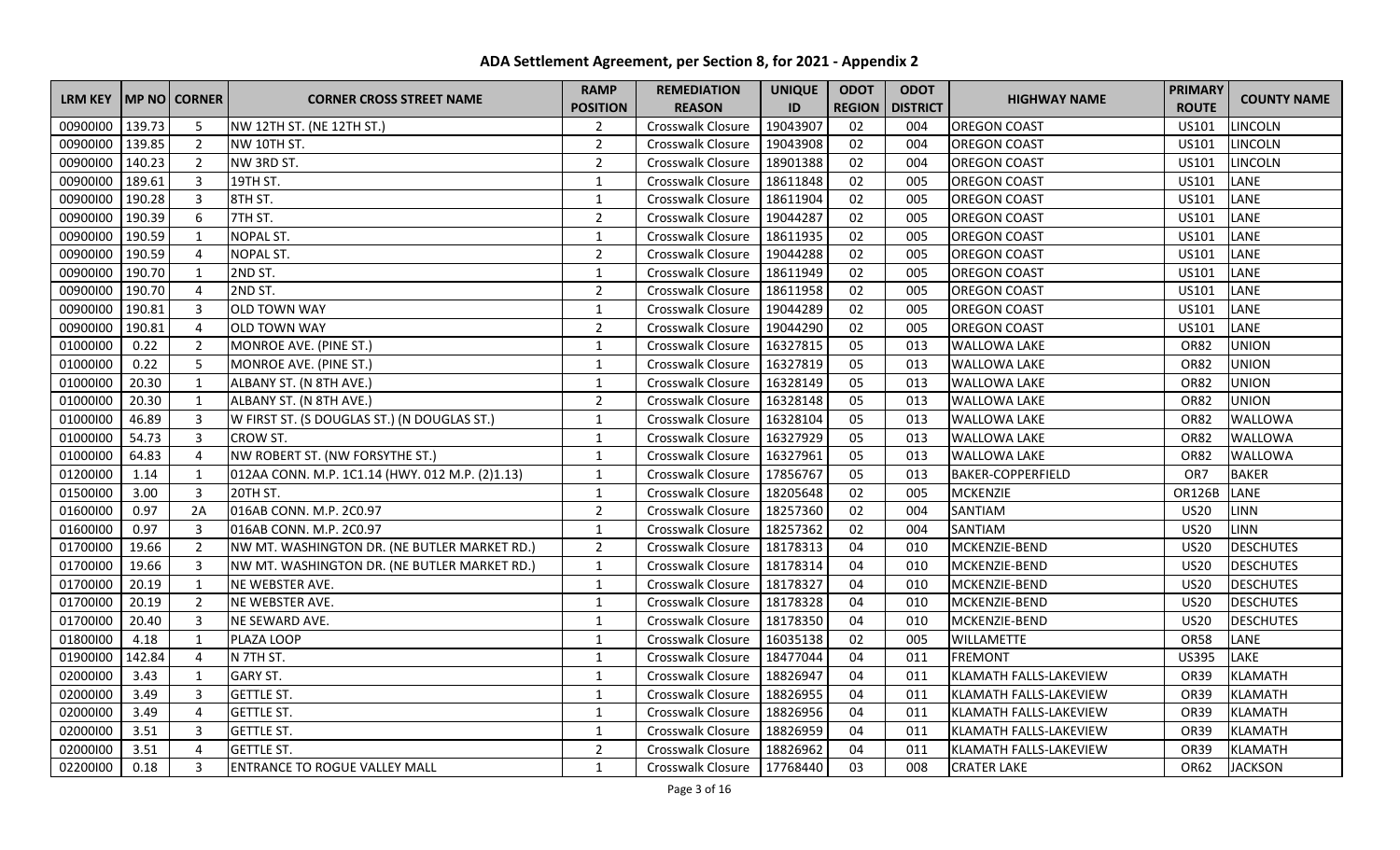|                |       |                         |                                        | <b>RAMP</b>             | <b>REMEDIATION</b> | <b>UNIQUE</b> | <b>ODOT</b>   | <b>ODOT</b>     |                     | <b>PRIMARY</b> |                    |
|----------------|-------|-------------------------|----------------------------------------|-------------------------|--------------------|---------------|---------------|-----------------|---------------------|----------------|--------------------|
| <b>LRM KEY</b> |       | <b>MP NOI CORNER</b>    | <b>CORNER CROSS STREET NAME</b>        | <b>POSITION</b>         | <b>REASON</b>      | ID            | <b>REGION</b> | <b>DISTRICT</b> | <b>HIGHWAY NAME</b> | <b>ROUTE</b>   | <b>COUNTY NAME</b> |
| 02200100       | 0.89  | $\overline{2}$          | POPLAR DR. (BULLOCK RD.)               | $\mathfrak{p}$          | Crosswalk Closure  | 17768486      | 03            | 008             | <b>CRATER LAKE</b>  | OR62           | <b>JACKSON</b>     |
| 02200100       | 9.20  | 3                       | NITA WAY                               | $\overline{1}$          | Crosswalk Closure  | 17768717      | 03            | 008             | <b>CRATER LAKE</b>  | <b>OR62</b>    | <b>JACKSON</b>     |
| 02200100       | 9.20  | $\overline{4}$          | <b>NITA WAY</b>                        | $\overline{\mathbf{1}}$ | Crosswalk Closure  | 17768718      | 03            | 008             | <b>CRATER LAKE</b>  | OR62           | <b>JACKSON</b>     |
| 02200100       | 9.85  | 3                       | OLD HWY. 062                           | $\overline{1}$          | Crosswalk Closure  | 17768732      | 03            | 008             | <b>CRATER LAKE</b>  | <b>OR62</b>    | <b>JACKSON</b>     |
| 02200100       | 9.85  | $\overline{4}$          | OLD HWY. 062                           | $\mathbf{1}$            | Crosswalk Closure  | 17768733      | 03            | 008             | <b>CRATER LAKE</b>  | <b>OR62</b>    | <b>JACKSON</b>     |
| 02200100       | 20.23 | $\overline{2}$          | CHAPARRAL DR. (HEATHER LN.)            | $\mathbf{1}$            | Crosswalk Closure  | 17768607      | 03            | 008             | <b>CRATER LAKE</b>  | <b>OR62</b>    | <b>JACKSON</b>     |
| 02200100       | 20.23 | 5                       | CHAPARRAL DR. (HEATHER LN.)            | $\mathbf{1}$            | Crosswalk Closure  | 17768610      | 03            | 008             | <b>CRATER LAKE</b>  | OR62           | <b>JACKSON</b>     |
| 02500D00       | 0.80  | $\overline{\mathbf{3}}$ | <b>SW FAIRGROUNDS RD.</b>              | $\overline{1}$          | Crosswalk Closure  | 17755154      | 03            | 008             | <b>REDWOOD</b>      | <b>US199</b>   | <b>JOSEPHINE</b>   |
| 02500D00       | 0.80  | $\overline{4}$          | SW FAIRGROUNDS RD.                     | $\overline{2}$          | Crosswalk Closure  | 17755155      | 03            | 008             | <b>REDWOOD</b>      | <b>US199</b>   | <b>JOSEPHINE</b>   |
| 02500100       | 1.04  | $\overline{4}$          | REDWOOD AVE.                           | $\overline{\mathbf{1}}$ | Crosswalk Closure  | 17755305      | 03            | 008             | <b>REDWOOD</b>      | <b>US199</b>   | <b>JOSEPHINE</b>   |
| 02500100       | 2.56  | 2A                      | WILLOW LN. (DEMARAY DR.)               | $\overline{1}$          | Crosswalk Closure  | 17755323      | 03            | 008             | <b>REDWOOD</b>      | US199          | <b>JOSEPHINE</b>   |
| 02500100       | 2.56  | 2A                      | WILLOW LN. (DEMARAY DR.)               | $\overline{2}$          | Crosswalk Closure  | 17755324      | 03            | 008             | <b>REDWOOD</b>      | <b>US199</b>   | <b>JOSEPHINE</b>   |
| 02500100       | 2.56  | 4A                      | WILLOW LN. (DEMARAY DR.)               | $\mathbf 1$             | Crosswalk Closure  | 17755329      | 03            | 008             | <b>REDWOOD</b>      | <b>US199</b>   | <b>JOSEPHINE</b>   |
| 02500100       | 2.56  | 4A                      | WILLOW LN. (DEMARAY DR.)               | $\overline{2}$          | Crosswalk Closure  | 17755330      | 03            | 008             | <b>REDWOOD</b>      | US199          | <b>JOSEPHINE</b>   |
| 02500100       | 3.87  | 3A                      | DAWN DR.                               | $\overline{1}$          | Crosswalk Closure  | 17755382      | 03            | 008             | <b>REDWOOD</b>      | <b>US199</b>   | <b>JOSEPHINE</b>   |
| 02500100       | 3.87  | 3A                      | DAWN DR.                               | $\overline{2}$          | Crosswalk Closure  | 17755383      | 03            | 008             | <b>REDWOOD</b>      | <b>US199</b>   | <b>JOSEPHINE</b>   |
| 02500100       | 3.87  | 6A                      | DAWN DR.                               | $\mathbf{1}$            | Crosswalk Closure  | 17755387      | 03            | 008             | <b>REDWOOD</b>      | <b>US199</b>   | <b>JOSEPHINE</b>   |
| 02500100       | 3.87  | 6A                      | DAWN DR.                               | $\overline{2}$          | Crosswalk Closure  | 17755388      | 03            | 008             | <b>REDWOOD</b>      | US199          | <b>JOSEPHINE</b>   |
| 02500100       | 4.01  | 2A                      | <b>ARBOR RIDGE</b>                     | $\mathbf{1}$            | Crosswalk Closure  | 17755391      | 03            | 008             | <b>REDWOOD</b>      | <b>US199</b>   | <b>JOSEPHINE</b>   |
| 02500100       | 4.01  | 2A                      | <b>ARBOR RIDGE</b>                     | $\overline{2}$          | Crosswalk Closure  | 17755392      | 03            | 008             | <b>REDWOOD</b>      | <b>US199</b>   | <b>JOSEPHINE</b>   |
| 02500100       | 4.01  | 4A                      | <b>ARBOR RIDGE</b>                     | $\mathbf{1}$            | Crosswalk Closure  | 17755395      | 03            | 008             | <b>REDWOOD</b>      | US199          | <b>JOSEPHINE</b>   |
| 02500100       | 4.01  | 4A                      | <b>ARBOR RIDGE</b>                     | $\overline{2}$          | Crosswalk Closure  | 17755396      | 03            | 008             | <b>REDWOOD</b>      | <b>US199</b>   | <b>JOSEPHINE</b>   |
| 02600100       | 7.25  | $\mathbf{1}$            | SE 123RD AVE.                          | $\mathbf{1}$            | Crosswalk Closure  | 18932092      | 01            | 02B             | MT. HOOD            | <b>US26</b>    | <b>MULTNOMAH</b>   |
| 02600100       | 7.25  | $\overline{2}$          | SE 123RD AVE.                          | $\overline{2}$          | Crosswalk Closure  | 19044350      | 01            | 02B             | MT. HOOD            | <b>US26</b>    | MULTNOMAH          |
| 02600100       | 7.38  | $\overline{2}$          | SE 125TH PL.                           | $\overline{2}$          | Crosswalk Closure  | 19044355      | 01            | 02B             | MT. HOOD            | <b>US26</b>    | <b>MULTNOMAH</b>   |
| 02600100       | 7.58  | $\overline{2}$          | SE 130TH AVE.                          | $\overline{2}$          | Crosswalk Closure  | 19044357      | 01            | 02B             | MT. HOOD            | <b>US26</b>    | MULTNOMAH          |
| 02600100       | 22.15 | $\overline{2}$          | 026AO CONN. (SE JARL RD.) M.P. 1C22.19 | $\overline{2}$          | Crosswalk Closure  | 18880237      | 01            | 02C             | MT. HOOD            | <b>US26</b>    | <b>CLACKAMAS</b>   |
| 02600100       | 22.15 | 3A                      | 026AO CONN. (SE JARL RD.) M.P. 1C22.19 | 3                       | Crosswalk Closure  | 18880240      | 01            | 02C             | MT. HOOD            | <b>US26</b>    | <b>CLACKAMAS</b>   |
| 02600100       | 22.89 | 1                       | ROYAL LN.                              | $\mathbf 1$             | Crosswalk Closure  | 18880252      | 01            | 02C             | MT. HOOD            | <b>US26</b>    | <b>CLACKAMAS</b>   |
| 02600100       | 22.89 | $\overline{2}$          | ROYAL LN.                              | $\overline{\mathbf{1}}$ | Crosswalk Closure  | 18880253      | 01            | 02C             | MT. HOOD            | <b>US26</b>    | <b>CLACKAMAS</b>   |
| 02600100       | 22.89 | 3                       | ROYAL LN.                              | - 1                     | Crosswalk Closure  | 18880254      | 01            | 02C             | MT. HOOD            | <b>US26</b>    | <b>CLACKAMAS</b>   |
| 02800D00       | 1.24  | $\mathbf{1}$            | SW 13TH ST.                            | $\overline{1}$          | Crosswalk Closure  | 18017289      | 05            | 012             | PENDLETON-JOHN DAY  | (null)         | <b>UMATILLA</b>    |
| 02800D00       | 1.24  | $\overline{4}$          | SW 13TH ST.                            | $\mathfrak{p}$          | Crosswalk Closure  | 18017296      | 05            | 012             | PENDLETON-JOHN DAY  | (null)         | <b>UMATILLA</b>    |
| 02800100       | 1.70  | $\mathbf{1}$            | 006BJ CONN. M.P. 1C209.54              | $\overline{1}$          | Crosswalk Closure  | 18017459      | 05            | 012             | PENDLETON-JOHN DAY  | <b>US395</b>   | <b>UMATILLA</b>    |
| 02800100       | 1.70  | $\overline{2}$          | 006BJ CONN. M.P. 1C209.54              | $\overline{2}$          | Crosswalk Closure  | 18017462      | 05            | 012             | PENDLETON-JOHN DAY  | <b>US395</b>   | <b>UMATILLA</b>    |
| 02800100       | 1.70  | 3A                      | 006BJ CONN. M.P. 1C209.54              | 3                       | Crosswalk Closure  | 18017466      | 05            | 012             | PENDLETON-JOHN DAY  | <b>US395</b>   | <b>UMATILLA</b>    |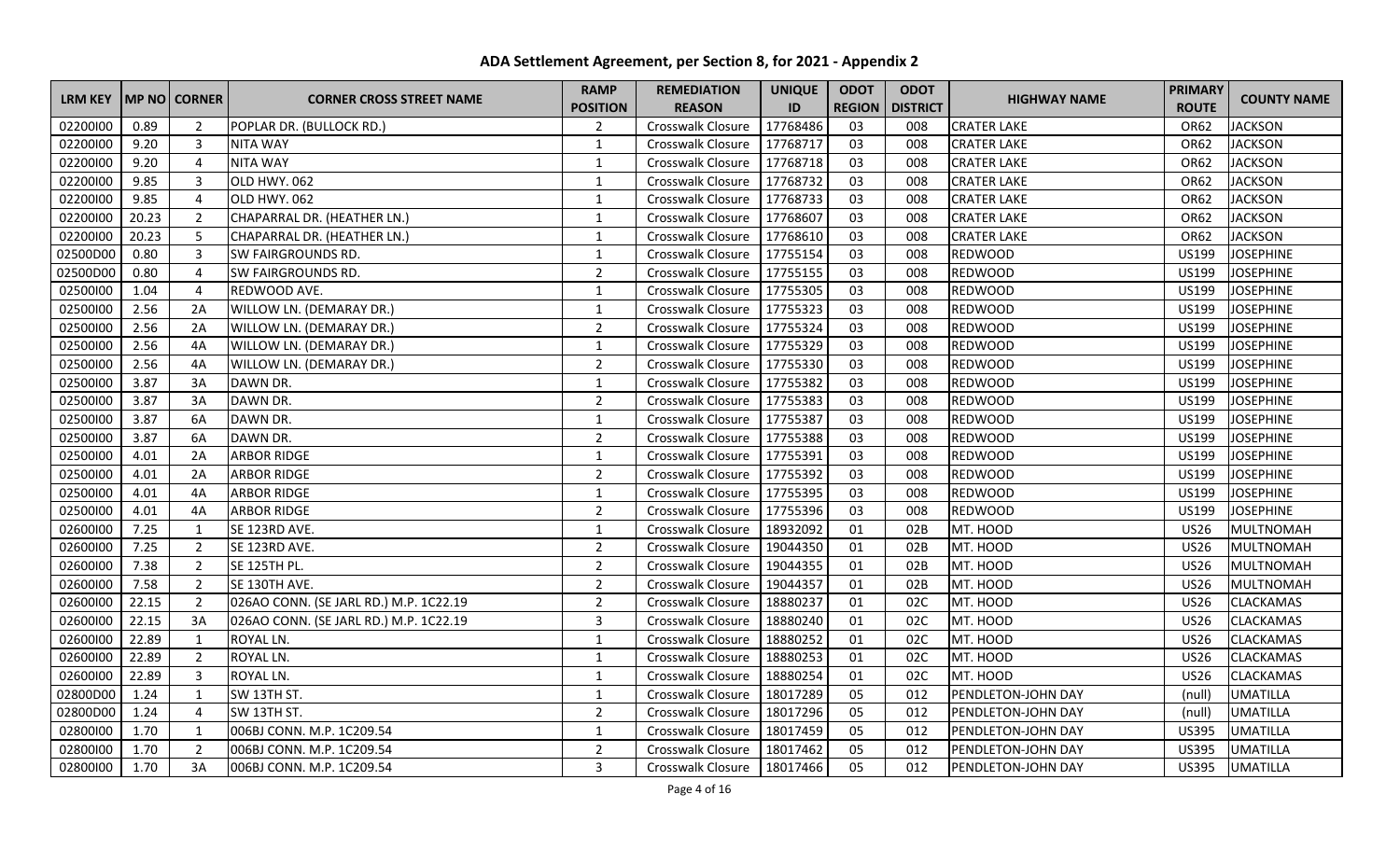| <b>LRM KEY</b> |       | <b>IMP NOI CORNER</b> | <b>CORNER CROSS STREET NAME</b>                   | <b>RAMP</b>             | <b>REMEDIATION</b> | <b>UNIQUE</b> | <b>ODOT</b>   | <b>ODOT</b>     | <b>HIGHWAY NAME</b>               | <b>PRIMARY</b> | <b>COUNTY NAME</b> |
|----------------|-------|-----------------------|---------------------------------------------------|-------------------------|--------------------|---------------|---------------|-----------------|-----------------------------------|----------------|--------------------|
|                |       |                       |                                                   | <b>POSITION</b>         | <b>REASON</b>      | ID            | <b>REGION</b> | <b>DISTRICT</b> |                                   | <b>ROUTE</b>   |                    |
| 02800100       | 1.70  | $\overline{4}$        | 006BJ CONN. M.P. 1C209.54                         | $\overline{2}$          | Crosswalk Closure  | 18017468      | 05            | 012             | PENDLETON-JOHN DAY                | <b>US395</b>   | <b>UMATILLA</b>    |
| 02900100       | 2.85  | $\overline{2}$        | 029AB CONN. M.P. 1C2.85 (040AB CONN. M.P. 2C1.36) | $\overline{2}$          | Crosswalk Closure  | 18454594      | 01            | 02B             | <b>TUALATIN VALLEY</b>            | OR8            | <b>WASHINGTON</b>  |
| 02900100       | 2.85  | $\overline{3}$        | 029AB CONN. M.P. 1C2.85 (040AB CONN. M.P. 2C1.36) | 1                       | Crosswalk Closure  | 18454595      | 01            | 02B             | <b>TUALATIN VALLEY</b>            | OR8            | <b>WASHINGTON</b>  |
| 03100D00       | 10.85 | $\mathbf{1}$          | 6TH AVE. SW                                       | 1                       | Crosswalk Closure  | 18972470      | 02            | 004             | ALBANY-CORVALLIS                  | <b>US20</b>    | LINN               |
| 03100100       | 11.01 | $\mathbf{3}$          | 9TH AVE. SW                                       | $\overline{2}$          | Crosswalk Closure  | 18972605      | 02            | 004             | ALBANY-CORVALLIS                  | <b>US20</b>    | LINN               |
| 03100100       | 11.01 | $\overline{4}$        | 9TH AVE. SW                                       | 1                       | Crosswalk Closure  | 18972606      | 02            | 004             | ALBANY-CORVALLIS                  | <b>US20</b>    | LINN               |
| 03100100       | 11.07 | $\mathbf{1}$          | LYON ST. SW (031AB CONN. M.P. 1C11.07)            | 1                       | Crosswalk Closure  | 18972608      | 02            | 004             | ALBANY-CORVALLIS                  | <b>US20</b>    | LINN               |
| 03100100       | 11.07 | $\overline{2}$        | LYON ST. SW (031AB CONN. M.P. 1C11.07)            | 2                       | Crosswalk Closure  | 18972611      | 02            | 004             | ALBANY-CORVALLIS                  | <b>US20</b>    | LINN               |
| 03100100       | 11.07 | $\overline{3}$        | LYON ST. SW (031AB CONN. M.P. 1C11.07)            | $\mathbf{1}$            | Crosswalk Closure  | 18972612      | 02            | 004             | ALBANY-CORVALLIS                  | <b>US20</b>    | LINN               |
| 03100100       | 11.07 | $\overline{4}$        | LYON ST. SW (031AB CONN. M.P. 1C11.07)            | $\overline{2}$          | Crosswalk Closure  | 18972615      | 02            | 004             | ALBANY-CORVALLIS                  | <b>US20</b>    | LINN               |
| 03300100       | 56.80 | $\overline{2}$        | HWY. 210 M.P. 0.34                                | $\mathbf{1}$            | Crosswalk Closure  | 18972046      | 02            | 004             | <b>CORVALLIS-NEWPORT</b>          | (null)         | LINN               |
| 04100100       | 19.55 | $\mathbf{1}$          | NE SPRUCE DR.                                     | $\overline{1}$          | Crosswalk Closure  | 18178522      | 04            | 010             | <b>OCHOCO</b>                     | <b>US26</b>    | CROOK              |
| 04100100       | 19.55 | $\overline{2}$        | NE SPRUCE DR.                                     | $\overline{2}$          | Crosswalk Closure  | 18178525      | 04            | 010             | <b>OCHOCO</b>                     | <b>US26</b>    | <b>CROOK</b>       |
| 04100100       | 19.55 | $\overline{3}$        | <b>NE SPRUCE DR.</b>                              | $\mathbf{1}$            | Crosswalk Closure  | 18178526      | 04            | 010             | <b>OCHOCO</b>                     | <b>US26</b>    | <b>CROOK</b>       |
| 04100100       | 19.55 | $\overline{4}$        | NE SPRUCE DR.                                     | $\mathbf{1}$            | Crosswalk Closure  | 18178527      | 04            | 010             | <b>OCHOCO</b>                     | <b>US26</b>    | <b>CROOK</b>       |
| 04500100       | 0.53  | $\overline{2}$        | N 3RD ST.                                         | $\overline{2}$          | Crosswalk Closure  | 17597553      | 03            | 007             | <b>UMPQUA</b>                     | <b>OR38</b>    | <b>DOUGLAS</b>     |
| 04500100       | 0.53  | 3                     | N 3RD ST.                                         | $\overline{1}$          | Crosswalk Closure  | 16198798      | 03            | 007             | <b>UMPQUA</b>                     | <b>OR38</b>    | <b>DOUGLAS</b>     |
| 047AQI00       | 61.09 | 1A                    | 047DU CONN. M.P. 8C61.08                          | 3                       | Crosswalk Closure  | 18929240      | 01            | 02B             | HELVETIA RD. CONN. NO. 2          | (null)         | <b>WASHINGTON</b>  |
| 047AQI00       | 61.27 | $\mathbf{1}$          | 047DS CONN. M.P. 7C61.33                          | $\overline{1}$          | Crosswalk Closure  | 18929250      | 01            | 02B             | HELVETIA RD. CONN. NO. 2          | (null)         | <b>WASHINGTON</b>  |
| 047AQI00       | 61.27 | $\overline{4}$        | 047DS CONN. M.P. 7C61.33                          | $\overline{2}$          | Crosswalk Closure  | 18929258      | 01            | 02B             | HELVETIA RD. CONN. NO. 2          | (null)         | <b>WASHINGTON</b>  |
| 047AQI00       | 61.27 | 4A                    | 047DS CONN. M.P. 7C61.33                          | $\mathbf{1}$            | Crosswalk Closure  | 18929259      | 01            | 02B             | HELVETIA RD. CONN. NO. 2          | (null)         | <b>WASHINGTON</b>  |
| 047AQI00       | 61.27 | 4A                    | 047DS CONN. M.P. 7C61.33                          | 2                       | Crosswalk Closure  | 18929260      | 01            | 02B             | HELVETIA RD. CONN. NO. 2          | (null)         | <b>WASHINGTON</b>  |
| 047AWI00       | 62.39 | 1A                    | 047DO CONN. M.P. 4C62.49                          | 3                       | Crosswalk Closure  | 18929266      | 01            | 02B             | <b>CORNELIUS PASS CONN. NO. 3</b> | (null)         | <b>WASHINGTON</b>  |
| 047AWI00       | 62.39 | $\overline{4}$        | 047DO CONN. M.P. 4C62.49                          | $\overline{2}$          | Crosswalk Closure  | 18929272      | 01            | 02B             | <b>CORNELIUS PASS CONN. NO. 3</b> | (null)         | WASHINGTON         |
| 047AWI00       | 62.39 | 4A                    | 047DO CONN. M.P. 4C62.49                          | $\mathbf{1}$            | Crosswalk Closure  | 18929273      | 01            | 02B             | <b>CORNELIUS PASS CONN. NO. 3</b> | (null)         | WASHINGTON         |
| 047AWI00       | 62.39 | 4A                    | 047DO CONN. M.P. 4C62.49                          | $\overline{2}$          | Crosswalk Closure  | 18929274      | 01            | 02B             | CORNELIUS PASS CONN. NO. 3        | (null)         | WASHINGTON         |
| 047AWI00       | 62.54 | $\mathbf{1}$          | 047DP CONN. M.P. 5C63.03                          | $\mathbf{1}$            | Crosswalk Closure  | 18929277      | 01            | 02B             | CORNELIUS PASS CONN. NO. 3        | (null)         | WASHINGTON         |
| 047AWI00       | 62.54 | $\overline{4}$        | 047DP CONN. M.P. 5C63.03                          | $\overline{2}$          | Crosswalk Closure  | 18929288      | 01            | 02B             | CORNELIUS PASS CONN. NO. 3        | (null)         | WASHINGTON         |
| 047AWI00       | 62.54 | 4A                    | 047DP CONN. M.P. 5C63.03                          | $\mathbf{1}$            | Crosswalk Closure  | 18929289      | 01            | 02B             | CORNELIUS PASS CONN. NO. 3        | (null)         | <b>WASHINGTON</b>  |
| 047AWI00       | 62.54 | 4A                    | 047DP CONN. M.P. 5C63.03                          | $\overline{2}$          | Crosswalk Closure  | 18929290      | 01            | 02B             | CORNELIUS PASS CONN. NO. 3        | (null)         | <b>WASHINGTON</b>  |
| 047BHI00       | 65.98 | $\mathbf{1}$          | 047BJ CONN. M.P. 5C66.50                          | $\overline{1}$          | Crosswalk Closure  | 18929360      | 01            | 02B             | CORNELL RD. CONN. NO. 3           | (null)         | <b>WASHINGTON</b>  |
| 047BHI00       | 65.98 | $\overline{4}$        | 047BJ CONN. M.P. 5C66.50                          | $\overline{2}$          | Crosswalk Closure  | 18929368      | 01            | 02B             | CORNELL RD. CONN. NO. 3           | (null)         | <b>WASHINGTON</b>  |
| 047BKI00       | 67.18 | 3                     | 047CT CONN. M.P. 6C67.13                          | $\mathbf{1}$            | Crosswalk Closure  | 18929383      | 01            | 02B             | MURRAY BLVD. CONN. NO. 1          | (null)         | <b>WASHINGTON</b>  |
| 047BKI00       | 67.28 | 1                     | 047BN CONN. M.P. 4C67.73                          | $\overline{\mathbf{1}}$ | Crosswalk Closure  | 18929386      | 01            | 02B             | MURRAY BLVD. CONN. NO. 1          | (null)         | <b>WASHINGTON</b>  |
| 047BQI00       | 68.38 | $\overline{3}$        | 047BR CONN. M.P. 3C68.34                          | $\overline{1}$          | Crosswalk Closure  | 19044397      | 01            | 02B             | CEDAR HILLS BLVD CONN NO 2        | (null)         | <b>WASHINGTON</b>  |
| 047BQI00       | 68.50 | $\mathbf{1}$          | 047BT CONN. M.P. 4C69.34                          | $\mathbf{1}$            | Crosswalk Closure  | 18929400      | 01            | 02B             | CEDAR HILLS BLVD CONN NO 2        | (null)         | <b>WASHINGTON</b>  |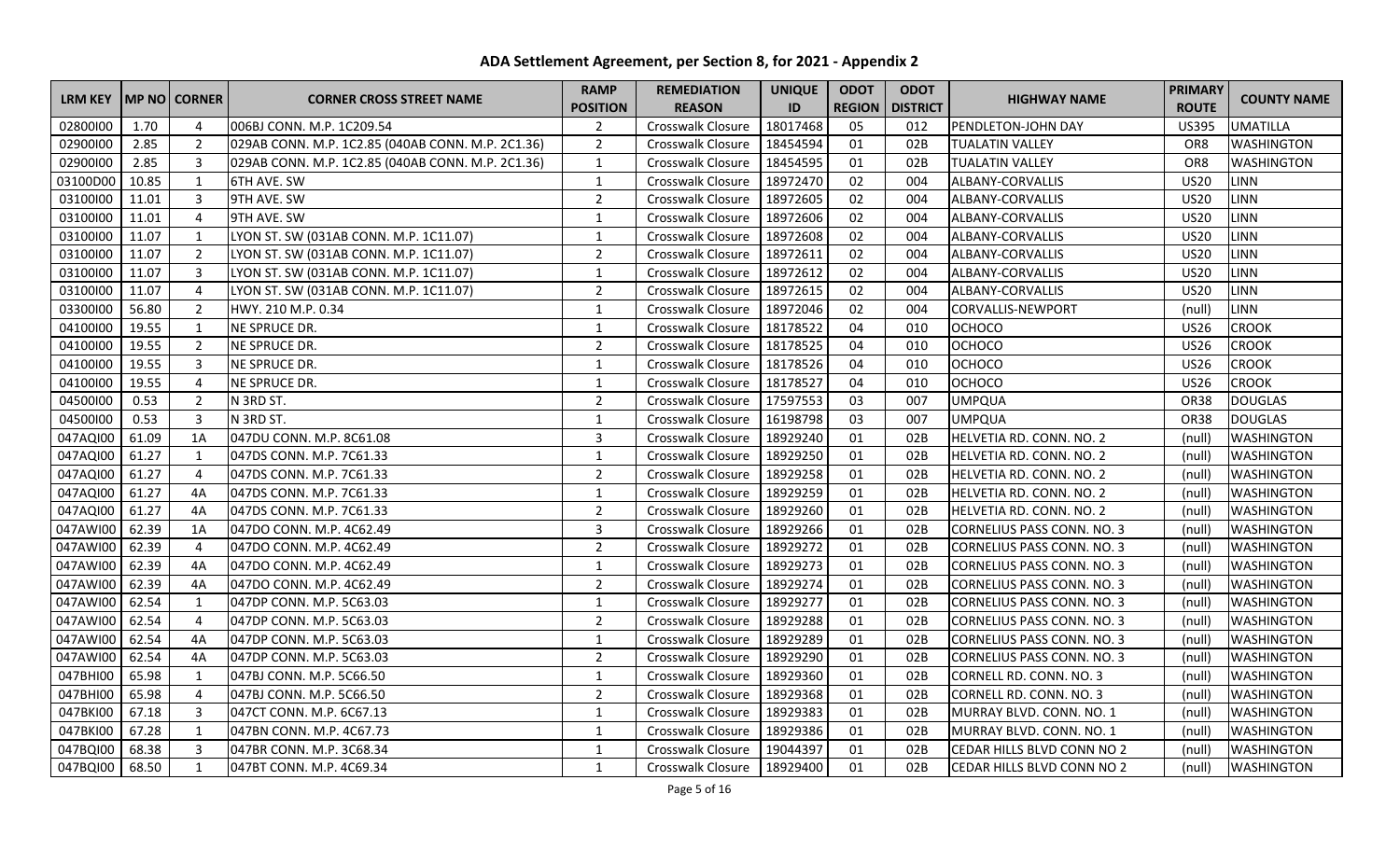| <b>LRM KEY</b> |       | <b>MP NO CORNER</b> | <b>CORNER CROSS STREET NAME</b>                   | <b>RAMP</b>     | <b>REMEDIATION</b>       | <b>UNIQUE</b> | <b>ODOT</b>   | <b>ODOT</b>     | <b>HIGHWAY NAME</b>               | <b>PRIMARY</b> | <b>COUNTY NAME</b> |
|----------------|-------|---------------------|---------------------------------------------------|-----------------|--------------------------|---------------|---------------|-----------------|-----------------------------------|----------------|--------------------|
|                |       |                     |                                                   | <b>POSITION</b> | <b>REASON</b>            | ID            | <b>REGION</b> | <b>DISTRICT</b> |                                   | <b>ROUTE</b>   |                    |
| 047BQI00       | 68.50 | 2A                  | 047BT CONN. M.P. 4C69.34                          | $\overline{2}$  | Crosswalk Closure        | 18929404      | 01            | 02B             | CEDAR HILLS BLVD CONN NO 2        | (null)         | <b>WASHINGTON</b>  |
| 047BQI00       | 68.50 | $\overline{3}$      | 047BT CONN. M.P. 4C69.34                          | $\mathbf{1}$    | Crosswalk Closure        | 18929406      | 01            | 02B             | CEDAR HILLS BLVD CONN NO 2        | (null)         | <b>WASHINGTON</b>  |
| 06300100       | 21.16 | $\mathbf{1}$        | NORMAL AVE.                                       | $\overline{1}$  | Crosswalk Closure        | 17727750      | 03            | 008             | <b>ROGUE VALLEY</b>               | OR99           | <b>JACKSON</b>     |
| 064AII00       | 6.46  | $\overline{3}$      | 064AJ CONN. M.P. 3C6.39 (064AH CONN. M.P. 1C6.43) | 1               | Crosswalk Closure        | 18477580      | 01            | 02B             | S. WEST LINN CONN. NO. 2          | (null)         | <b>CLACKAMAS</b>   |
| 064AII00       | 6.57  | $\overline{2}$      | 064AK CONN. M.P. 4C7.01 (064AL CONN. M.P. 5C5.81) | $\overline{2}$  | Crosswalk Closure        | 18477587      | 01            | 02B             | S. WEST LINN CONN. NO. 2          | (null)         | <b>CLACKAMAS</b>   |
| 064AII00       | 6.57  | $\overline{3}$      | 064AK CONN. M.P. 4C7.01 (064AL CONN. M.P. 5C5.81) | 1               | Crosswalk Closure        | 18477588      | 01            | 02B             | S. WEST LINN CONN. NO. 2          | (null)         | <b>CLACKAMAS</b>   |
| 064BBI00       | 11.10 | 3A                  | 064AX CONN. M.P. 1C11.10                          | 1               | <b>Crosswalk Closure</b> | 18477612      | 01            | 02B             | <b>GLADSTONE CONN. NO. 5</b>      | (null)         | <b>CLACKAMAS</b>   |
| 064BBI00       | 11.10 | 3A                  | 064AX CONN. M.P. 1C11.10                          | $\overline{2}$  | Crosswalk Closure        | 18477613      | 01            | 02B             | <b>GLADSTONE CONN. NO. 5</b>      | (null)         | <b>CLACKAMAS</b>   |
| 064BBI00       | 11.10 | 3A                  | 064AX CONN. M.P. 1C11.10                          | 3               | Crosswalk Closure        | 18477614      | 01            | 02B             | <b>GLADSTONE CONN. NO. 5</b>      | (null)         | <b>CLACKAMAS</b>   |
| 064BBI00       | 11.10 | 4A                  | 064AX CONN. M.P. 1C11.10                          | 1               | Crosswalk Closure        | 18477616      | 01            | 02B             | <b>GLADSTONE CONN. NO. 5</b>      | (null)         | <b>CLACKAMAS</b>   |
| 064BGI00       | 14.53 | $\overline{2}$      | 064BH CONN. M.P. 2C14.57                          | $\overline{2}$  | Crosswalk Closure        | 18477650      | 01            | 02B             | SUNNYSIDE RD. CONN. NO. 1         | (null)         | <b>CLACKAMAS</b>   |
| 064BGI00       | 14.53 | 3                   | 064BH CONN. M.P. 2C14.57                          | $\mathbf{1}$    | Crosswalk Closure        | 18477651      | 01            | 02B             | SUNNYSIDE RD. CONN. NO. 1         | (null)         | <b>CLACKAMAS</b>   |
| 064BGI00       | 14.65 | $\overline{4}$      | 064BI CONN. M.P. 3C15.10                          | $\overline{2}$  | Crosswalk Closure        | 18477669      | 01            | 02B             | SUNNYSIDE RD. CONN. NO. 1         | (null)         | <b>CLACKAMAS</b>   |
| 064BNI00       | 17.91 | $\overline{3}$      | 064BP CONN. M.P. 6C18.36                          | 2               | Crosswalk Closure        | 18477700      | 01            | 02B             | FOSTER&WOODSTOCK CONN. #4         | (null)         | <b>MULTNOMAH</b>   |
| 064CEI00       | 20.61 | $\overline{4}$      | 064CG CONN. M.P. 4C20.00                          | $\mathbf{1}$    | Crosswalk Closure        | 18477742      | 01            | 02B             | STARK-WASHINGTON ST CONN 2        | (null)         | <b>MULTNOMAH</b>   |
| 064CEI00       | 20.68 | $\mathbf{1}$        | 064CD CONN. M.P. 1C20.62                          | $\mathbf{1}$    | Crosswalk Closure        | 18477744      | 01            | 02B             | STARK-WASHINGTON ST CONN 2        | (null)         | <b>MULTNOMAH</b>   |
| 064CEI00       | 20.68 | $\overline{4}$      | 064CD CONN. M.P. 1C20.62                          | $\overline{2}$  | Crosswalk Closure        | 18477751      | 01            | 02B             | STARK-WASHINGTON ST CONN 2        | (null)         | <b>MULTNOMAH</b>   |
| 064CFI00       | 20.54 | $\overline{3}$      | 064CG CONN. M.P. 4C20.05                          | $\mathbf{1}$    | Crosswalk Closure        | 18477756      | 01            | 02B             | <b>STARK-WASHINGTON ST CONN 3</b> | (null)         | <b>MULTNOMAH</b>   |
| 064CFI00       | 20.54 | $\overline{3}$      | 064CG CONN. M.P. 4C20.05                          | $\overline{2}$  | Crosswalk Closure        | 18477757      | 01            | 02B             | <b>STARK-WASHINGTON ST CONN 3</b> | (null)         | <b>MULTNOMAH</b>   |
| 064DFI00       | 16.37 | 2A                  | 064DH CONN. M.P. 4C16.72                          | $\mathbf{1}$    | Crosswalk Closure        | 18477823      | 01            | 02B             | JOHNSON CR. BLVD CONN NO 2        | (null)         | <b>CLACKAMAS</b>   |
| 064DFI00       | 16.37 | 2A                  | 064DH CONN. M.P. 4C16.72                          | 2               | Crosswalk Closure        | 18477824      | 01            | 02B             | JOHNSON CR. BLVD CONN NO 2        | (null)         | <b>CLACKAMAS</b>   |
| 06600100       | 52.05 | $\mathbf{1}$        | RESORT ST. (AUBURN AVE.)                          | $\mathbf{1}$    | Crosswalk Closure        | 17927463      | 05            | 013             | LA GRANDE-BAKER                   | <b>US30</b>    | <b>BAKER</b>       |
| 06700100       | 3.82  | $\overline{4}$      | SE 9TH ST.                                        | $\overline{2}$  | Crosswalk Closure        | 16200423      | 05            | 012             | PENDLETON                         | <b>US30</b>    | <b>UMATILLA</b>    |
| 06700100       | 3.87  | $\overline{3}$      | SE 9TH DR.                                        | $\mathbf{1}$    | Crosswalk Closure        | 16200422      | 05            | 012             | <b>PENDLETON</b>                  | <b>US30</b>    | UMATILLA           |
| 06700100       | 3.87  | $\overline{4}$      | SE 9TH DR.                                        | $\overline{2}$  | Crosswalk Closure        | 18054248      | 05            | 012             | <b>PENDLETON</b>                  | <b>US30</b>    | UMATILLA           |
| 06800100       | 1.85  | $\overline{3}$      | NE SACRAMENTO ST.                                 | -1              | Crosswalk Closure        | 18881803      | 01            | 02B             | <b>CASCADE HWY NORTH</b>          | OR213          | MULTNOMAH          |
| 06800100       | 2.38  | $\overline{4}$      | NE MULTNOMAH ST.                                  | $\overline{1}$  | Crosswalk Closure        | 18881853      | 01            | 02B             | <b>CASCADE HWY NORTH</b>          | OR213          | MULTNOMAH          |
| 06800100       | 3.68  | $\overline{3}$      | SE MADISON ST.                                    | $\mathbf{1}$    | Crosswalk Closure        | 18881951      | 01            | 02B             | <b>CASCADE HWY NORTH</b>          | OR213          | MULTNOMAH          |
| 06800100       | 3.69  | $\mathbf{1}$        | SE MADISON ST.                                    | 1               | Crosswalk Closure        | 18881953      | 01            | 02B             | <b>CASCADE HWY NORTH</b>          | OR213          | <b>MULTNOMAH</b>   |
| 06800100       | 3.74  | $\mathbf{1}$        | SE HAWTHORNE BLVD.                                | $\mathbf{1}$    | Crosswalk Closure        | 18881964      | 01            | 02B             | <b>CASCADE HWY NORTH</b>          | OR213          | <b>MULTNOMAH</b>   |
| 06800100       | 5.50  | $\overline{4}$      | SE RAYMOND ST.                                    | $\mathbf{1}$    | Crosswalk Closure        | 18882091      | 01            | 02B             | <b>CASCADE HWY NORTH</b>          | OR213          | <b>MULTNOMAH</b>   |
| 06800100       | 5.80  | $\mathbf{1}$        | SE ELLIS ST.                                      | $\mathbf 1$     | Crosswalk Closure        | 19055068      | 01            | 02B             | <b>CASCADE HWY NORTH</b>          | OR213          | <b>MULTNOMAH</b>   |
| 06800100       | 6.37  | $\overline{2}$      | ISE GLENWOOD ST.                                  | $\mathbf{1}$    | Crosswalk Closure        | 18882167      | 01            | 02B             | <b>CASCADE HWY NORTH</b>          | OR213          | <b>MULTNOMAH</b>   |
| 06800100       | 6.48  | $\overline{2}$      | SE BYBEE BLVD.                                    | $\mathbf{1}$    | Crosswalk Closure        | 18882179      | 01            | 02B             | <b>CASCADE HWY NORTH</b>          | OR213          | <b>MULTNOMAH</b>   |
| 06800100       | 7.23  | $\overline{2}$      | SE CLATSOP ST.                                    | $\mathbf{1}$    | Crosswalk Closure        | 18882245      | 01            | 02B             | <b>CASCADE HWY NORTH</b>          | OR213          | <b>CLACKAMAS</b>   |
| 06800100       | 7.25  | $\overline{3}$      | SE LUTHER RD.                                     | 1               | Crosswalk Closure        | 18882251      | 01            | 02B             | <b>CASCADE HWY NORTH</b>          | OR213          | <b>CLACKAMAS</b>   |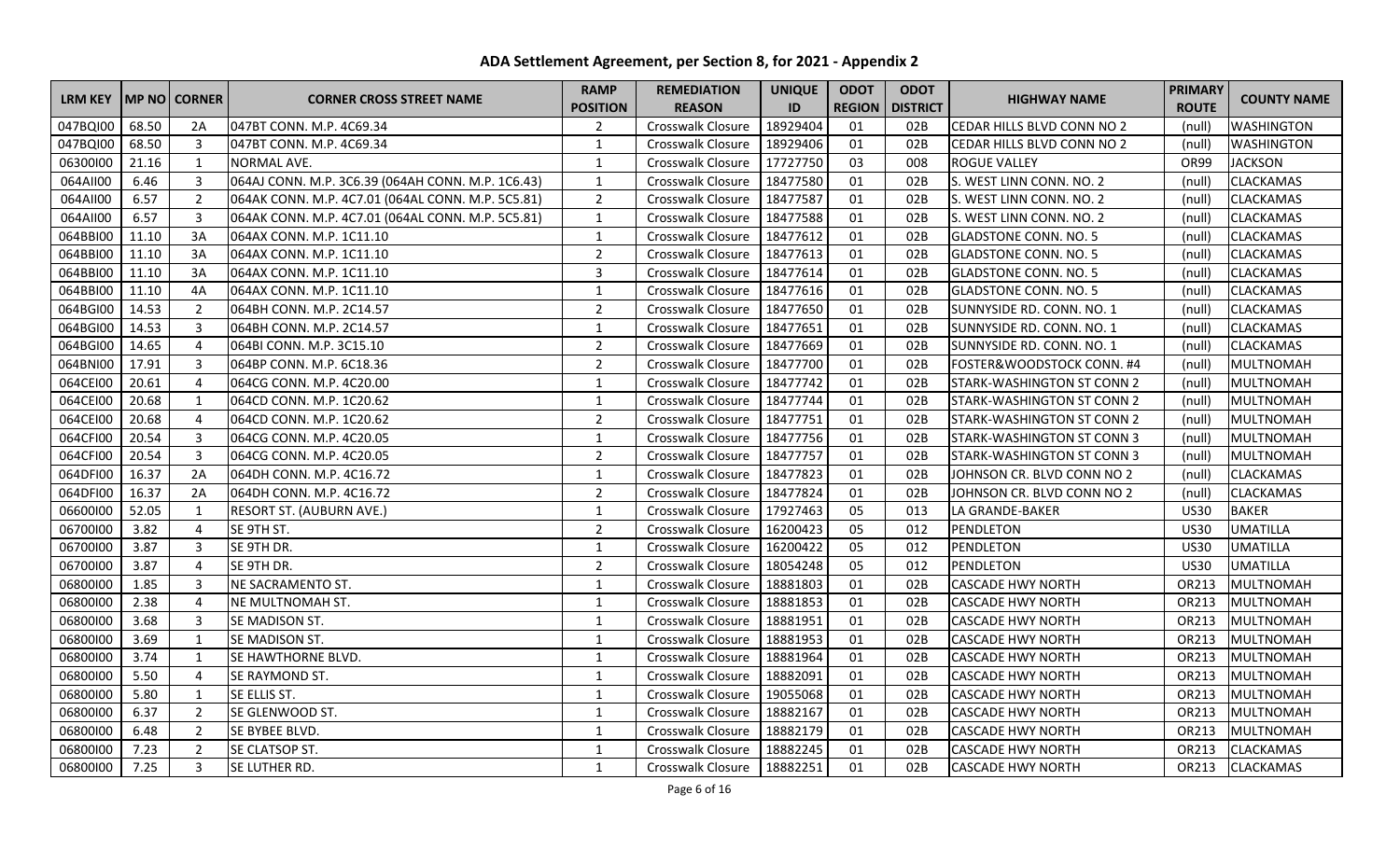|                |      |                      |                                                 | <b>RAMP</b>     | <b>REMEDIATION</b> | <b>UNIQUE</b> | <b>ODOT</b>   | <b>ODOT</b>     |                             | <b>PRIMARY</b>   |                    |
|----------------|------|----------------------|-------------------------------------------------|-----------------|--------------------|---------------|---------------|-----------------|-----------------------------|------------------|--------------------|
| <b>LRM KEY</b> |      | <b>MP NOI CORNER</b> | <b>CORNER CROSS STREET NAME</b>                 | <b>POSITION</b> | <b>REASON</b>      | ID            | <b>REGION</b> | <b>DISTRICT</b> | <b>HIGHWAY NAME</b>         | <b>ROUTE</b>     | <b>COUNTY NAME</b> |
| 06800100       | 7.25 | $\overline{4}$       | SE LUTHER RD.                                   |                 | Crosswalk Closure  | 18882252      | 01            | 02B             | <b>CASCADE HWY NORTH</b>    | OR213            | <b>CLACKAMAS</b>   |
| 06800100       | 9.15 | $\overline{3}$       | SE SUNNYSIDE DR.                                | $\mathbf 1$     | Crosswalk Closure  | 18882396      | 01            | 02B             | <b>CASCADE HWY NORTH</b>    | OR213            | <b>CLACKAMAS</b>   |
| 06800100       | 9.15 | $\overline{4}$       | SE SUNNYSIDE DR.                                |                 | Crosswalk Closure  | 18882397      | 01            | 02B             | <b>CASCADE HWY NORTH</b>    | OR213            | <b>CLACKAMAS</b>   |
| 06900100       | 2.42 | $\overline{3}$       | <b>ARROWSMITH ST.</b>                           | $\mathbf 1$     | Crosswalk Closure  | 18727902      | 02            | 005             | <b>BELTLINE</b>             | OR126            | LANE               |
| 06900100       | 2.42 | $\overline{4}$       | ARROWSMITH ST.                                  | $\overline{2}$  | Crosswalk Closure  | 18727905      | 02            | 005             | <b>BELTLINE</b>             | OR126            | LANE               |
| 06900100       | 2.63 | $\overline{2}$       | <b>RENNE ST.</b>                                | $\overline{2}$  | Crosswalk Closure  | 19055079      | 02            | 005             | <b>BELTLINE</b>             | OR126            | LANE               |
| 06900100       | 3.10 | $\overline{2}$       | W 11TH AVE.                                     | $\mathbf{1}$    | Crosswalk Closure  | 18727921      | 02            | 005             | <b>BELTLINE</b>             | OR569            | LANE               |
| 069ALI00       | 8.06 | 3                    | <b>RIVER RD.</b>                                | $\overline{2}$  | Crosswalk Closure  | 18727952      | 02            | 005             | RIVER RD. CONN. NO. 4       | (null)           | LANE               |
| 07200D00       | 4.93 | $\overline{3}$       | 030AS CONN. M.P. 2C26.17                        | $\mathbf{1}$    | Crosswalk Closure  | 18726776      | 02            | 003             | SALEM                       | OR99EB           | <b>MARION</b>      |
| 07200D00       | 4.93 | $\overline{4}$       | 030AS CONN. M.P. 2C26.17                        | $\overline{2}$  | Crosswalk Closure  | 18726779      | 02            | 003             | SALEM                       | OR99EB           | <b>MARION</b>      |
| 07200100       | 4.72 | $\mathbf{1}$         | 072AC CONN. (DIVISION ST. NE) M.P. 1C4.73       | 1               | Crosswalk Closure  | 18728020      | 02            | 003             | <b>SALEM</b>                | OR99EB           | <b>MARION</b>      |
| 07200100       | 4.72 | 5                    | 072AC CONN. (DIVISION ST. NE) M.P. 1C4.73       | $\overline{2}$  | Crosswalk Closure  | 18728035      | 02            | 003             | SALEM                       | OR99EB           | <b>MARION</b>      |
| 07200100       | 6.97 | $\overline{3}$       | HINES ST. SE                                    | 1               | Crosswalk Closure  | 18727063      | 02            | 003             | SALEM                       | <b>OR22</b>      | <b>MARION</b>      |
| 07200100       | 8.26 | $\overline{2}$       | HAWTHORNE AVE. SE                               | -1              | Crosswalk Closure  | 18727123      | 02            | 003             | SALEM                       | OR <sub>22</sub> | <b>MARION</b>      |
| 07200100       | 8.26 | $\overline{3}$       | HAWTHORNE AVE. SE                               | -1              | Crosswalk Closure  | 18727124      | 02            | 003             | SALEM                       | <b>OR22</b>      | <b>MARION</b>      |
| 08100100       | 4.44 | $\mathbf{1}$         | 081BP CONN. M.P. 1C4.44                         | 1               | Crosswalk Closure  | 18915011      | 01            | 02B             | <b>PACIFIC HIGHWAY EAST</b> | OR99E            | <b>MULTNOMAH</b>   |
| 08100100       | 4.44 | $\overline{2}$       | 081BP CONN. M.P. 1C4.44                         | $\overline{2}$  | Crosswalk Closure  | 18915016      | 01            | 02B             | PACIFIC HIGHWAY EAST        | OR99E            | <b>MULTNOMAH</b>   |
| 08100100       | 4.44 | $\overline{3}$       | 081BP CONN. M.P. 1C4.44                         | $\mathbf{1}$    | Crosswalk Closure  | 18915017      | 01            | 02B             | <b>PACIFIC HIGHWAY EAST</b> | OR99E            | <b>MULTNOMAH</b>   |
| 08100100       | 4.44 | $\overline{4}$       | 081BP CONN. M.P. 1C4.44                         |                 | Crosswalk Closure  | 18915018      | 01            | 02B             | <b>PACIFIC HIGHWAY EAST</b> | OR99E            | <b>MULTNOMAH</b>   |
| 08100100       | 9.76 | $\overline{3}$       | SE ARISTA DR.                                   |                 | Crosswalk Closure  | 18915263      | 01            | 02B             | <b>PACIFIC HIGHWAY EAST</b> | OR99E            | <b>CLACKAMAS</b>   |
| 08100100       | 9.76 | $\overline{4}$       | SE ARISTA DR.                                   | $\mathbf{1}$    | Crosswalk Closure  | 18915264      | 01            | 02B             | <b>PACIFIC HIGHWAY EAST</b> | OR99E            | <b>CLACKAMAS</b>   |
| 081BQI00       | 4.45 | 1A                   | SE TACOMA ST.                                   | 3               | Crosswalk Closure  | 18915382      | 01            | 02B             | TACOMA ST INTERCHG CONN. 2  | (null)           | <b>MULTNOMAH</b>   |
| 081BQI00       | 4.45 | $\overline{3}$       | SE TACOMA ST.                                   | $\overline{2}$  | Crosswalk Closure  | 18915386      | 01            | 02B             | TACOMA ST INTERCHG CONN. 2  | (null)           | <b>MULTNOMAH</b>   |
| 081BQI00       | 4.45 | $\overline{4}$       | SE TACOMA ST.                                   | 1               | Crosswalk Closure  | 18915387      | 01            | 02B             | TACOMA ST INTERCHG CONN. 2  | (null)           | <b>MULTNOMAH</b>   |
| 081BQI00       | 4.45 | 4A                   | SE TACOMA ST.                                   | 1               | Crosswalk Closure  | 18915388      | 01            | 02B             | TACOMA ST INTERCHG CONN. 2  | (null)           | <b>MULTNOMAH</b>   |
| 081BQI00       | 4.45 | 4A                   | SE TACOMA ST.                                   | $\overline{2}$  | Crosswalk Closure  | 18915389      | 01            | 02B             | TACOMA ST INTERCHG CONN. 2  | (null)           | MULTNOMAH          |
| 09100100       | 6.08 | $\overline{4}$       | SW TAYLORS FERRY RD. (BUS CONNECTION)           | $\mathbf 1$     | Crosswalk Closure  | 18917326      | 01            | 02B             | <b>PACIFIC HIGHWAY WEST</b> | (null)           | <b>MULTNOMAH</b>   |
| 09100100       | 6.08 | $\overline{4}$       | SW TAYLORS FERRY RD. (BUS CONNECTION)           | $\overline{2}$  | Crosswalk Closure  | 18917327      | 01            | 02B             | <b>PACIFIC HIGHWAY WEST</b> | (null)           | <b>MULTNOMAH</b>   |
| 09100100       | 6.97 | $\overline{3}$       | SW PASADENA ST.(SW 53RD AVE.)                   | -1              | Crosswalk Closure  | 18917379      | 01            | 02B             | <b>PACIFIC HIGHWAY WEST</b> | (null)           | <b>MULTNOMAH</b>   |
| 09100100       | 7.61 | $\overline{3}$       | SW 65TH AVE.                                    | $\mathbf 1$     | Crosswalk Closure  | 18917414      | 01            | 02B             | <b>PACIFIC HIGHWAY WEST</b> | OR99W            | WASHINGTON         |
| 09100100       | 7.61 | $\overline{4}$       | SW 65TH AVE.                                    | -1              | Crosswalk Closure  | 18917415      | 01            | 02B             | <b>PACIFIC HIGHWAY WEST</b> | OR99W            | <b>WASHINGTON</b>  |
| 09100100       | 8.02 | $\overline{3}$       | SW 72ND AVE.                                    | 1               | Crosswalk Closure  | 18917448      | 01            | 02B             | <b>PACIFIC HIGHWAY WEST</b> | OR99W            | <b>WASHINGTON</b>  |
| 09100100       | 8.69 | $\mathbf{1}$         | 144BK CONN. M.P.1C5.90(091AN CONN. M.P. 2C8.69) | 1               | Crosswalk Closure  | 18917487      | 01            | 02B             | <b>PACIFIC HIGHWAY WEST</b> | OR99W            | <b>WASHINGTON</b>  |
| 09100100       | 8.69 | $\overline{4}$       | 144BK CONN. M.P.1C5.90(091AN CONN. M.P. 2C8.69) | $\overline{2}$  | Crosswalk Closure  | 18917492      | 01            | 02B             | <b>PACIFIC HIGHWAY WEST</b> | OR99W            | <b>WASHINGTON</b>  |
| 09100100       | 8.74 | 2A                   | SW WARNER AVE. (SW GARDEN PL.)                  | $\mathbf{1}$    | Crosswalk Closure  | 18917497      | 01            | 02B             | <b>PACIFIC HIGHWAY WEST</b> | OR99W            | <b>WASHINGTON</b>  |
| 09100100       | 8.74 | 2A                   | SW WARNER AVE.(SW GARDEN PL.)                   | $\overline{2}$  | Crosswalk Closure  | 18917498      | 01            | 02B             | <b>PACIFIC HIGHWAY WEST</b> | OR99W            | <b>WASHINGTON</b>  |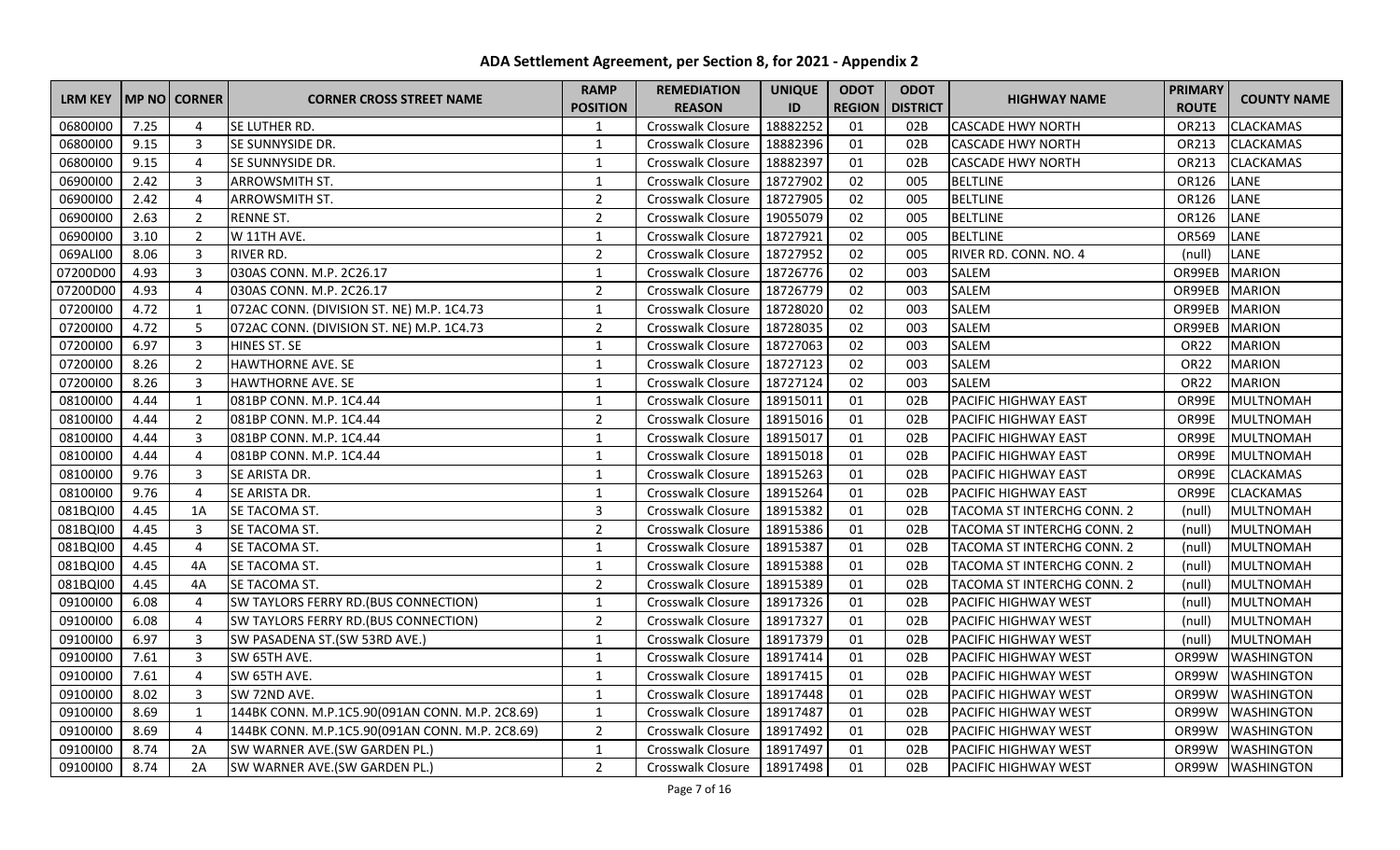|                |       |                       |                                 | <b>RAMP</b>     | <b>REMEDIATION</b> | <b>UNIQUE</b> | <b>ODOT</b>   | <b>ODOT</b>     |                                | <b>PRIMARY</b> |                    |
|----------------|-------|-----------------------|---------------------------------|-----------------|--------------------|---------------|---------------|-----------------|--------------------------------|----------------|--------------------|
| <b>LRM KEY</b> |       | <b>IMP NOI CORNER</b> | <b>CORNER CROSS STREET NAME</b> | <b>POSITION</b> | <b>REASON</b>      | ID            | <b>REGION</b> | <b>DISTRICT</b> | <b>HIGHWAY NAME</b>            | <b>ROUTE</b>   | <b>COUNTY NAME</b> |
| 09100100       | 8.74  | 4A                    | SW WARNER AVE. (SW GARDEN PL.)  | $\mathbf{1}$    | Crosswalk Closure  | 18917503      | 01            | 02B             | <b>PACIFIC HIGHWAY WEST</b>    | OR99W          | <b>WASHINGTON</b>  |
| 09100100       | 8.74  | 4A                    | SW WARNER AVE. (SW GARDEN PL.)  | $\overline{2}$  | Crosswalk Closure  | 18917504      | 01            | 02B             | PACIFIC HIGHWAY WEST           | OR99W          | <b>WASHINGTON</b>  |
| 09100100       | 8.88  | 2A                    | SW 87TH AVE.                    | $\mathbf{1}$    | Crosswalk Closure  | 18917520      | 01            | 02B             | <b>PACIFIC HIGHWAY WEST</b>    | OR99W          | <b>WASHINGTON</b>  |
| 09100100       | 8.88  | 2A                    | SW 87TH AVE.                    | $\overline{2}$  | Crosswalk Closure  | 18917521      | 01            | 02B             | <b>PACIFIC HIGHWAY WEST</b>    | OR99W          | <b>WASHINGTON</b>  |
| 09100100       | 8.88  | $\overline{3}$        | SW 87TH AVE.                    | $\mathbf{1}$    | Crosswalk Closure  | 18917522      | 01            | 02B             | PACIFIC HIGHWAY WEST           | OR99W          | <b>WASHINGTON</b>  |
| 09100100       | 8.88  | $\overline{4}$        | SW 87TH AVE.                    | 1               | Crosswalk Closure  | 18917523      | 01            | 02B             | PACIFIC HIGHWAY WEST           | OR99W          | <b>WASHINGTON</b>  |
| 09100100       | 8.88  | 4A                    | SW 87TH AVE.                    | $\mathbf{1}$    | Crosswalk Closure  | 18917524      | 01            | 02B             | <b>PACIFIC HIGHWAY WEST</b>    | OR99W          | <b>WASHINGTON</b>  |
| 09100100       | 8.88  | 4A                    | SW 87TH AVE.                    | $\overline{2}$  | Crosswalk Closure  | 18917525      | 01            | 02B             | PACIFIC HIGHWAY WEST           | OR99W          | <b>WASHINGTON</b>  |
| 09100100       | 9.76  | $\mathbf{1}$          | <b>SW FREWING ST.</b>           | 1               | Crosswalk Closure  | 18917552      | 01            | 02B             | PACIFIC HIGHWAY WEST           | OR99W          | <b>WASHINGTON</b>  |
| 09100100       | 11.92 | $\mathbf{1}$          | <b>SW FISCHER RD.</b>           | 1               | Crosswalk Closure  | 18916990      | 01            | 02B             | PACIFIC HIGHWAY WEST           | OR99W          | <b>WASHINGTON</b>  |
| 09100100       | 11.92 | $\overline{4}$        | SW FISCHER RD.                  | 1               | Crosswalk Closure  | 18916994      | 01            | 02B             | PACIFIC HIGHWAY WEST           | OR99W          | <b>WASHINGTON</b>  |
| 09100100       | 12.66 | $\overline{2}$        | SW 124TH AVE.                   | 1               | Crosswalk Closure  | 18917010      | 01            | 02B             | PACIFIC HIGHWAY WEST           | OR99W          | <b>WASHINGTON</b>  |
| 09100100       | 12.66 | $\overline{3}$        | SW 124TH AVE.                   | -1              | Crosswalk Closure  | 18917013      | 01            | 02B             | PACIFIC HIGHWAY WEST           | OR99W          | <b>WASHINGTON</b>  |
| 09100100       | 14.68 | $\overline{2}$        | <b>SW LANGER FARMS PKWY</b>     | $\overline{2}$  | Crosswalk Closure  | 18917041      | 01            | 02B             | <b>PACIFIC HIGHWAY WEST</b>    | OR99W          | <b>WASHINGTON</b>  |
| 09100100       | 14.68 | 2A                    | SW LANGER FARMS PKWY            | $\mathbf{1}$    | Crosswalk Closure  | 18917042      | 01            | 02B             | PACIFIC HIGHWAY WEST           | OR99W          | <b>WASHINGTON</b>  |
| 09100100       | 14.68 | 2A                    | SW LANGER FARMS PKWY            | $\overline{2}$  | Crosswalk Closure  | 18917043      | 01            | 02B             | PACIFIC HIGHWAY WEST           | OR99W          | <b>WASHINGTON</b>  |
| 09100100       | 14.68 | $\overline{3}$        | SW LANGER FARMS PKWY            | $\mathbf{1}$    | Crosswalk Closure  | 18917044      | 01            | 02B             | <b>PACIFIC HIGHWAY WEST</b>    | OR99W          | <b>WASHINGTON</b>  |
| 09100100       | 21.54 | 4                     | <b>VITTORIA WAY</b>             | $\mathbf{1}$    | Crosswalk Closure  | 18830589      | 02            | 003             | <b>PACIFIC HIGHWAY WEST</b>    | OR99W          | YAMHILL            |
| 09100100       | 32.23 | $\overline{3}$        | <b>MONROE ST.</b>               | $\mathbf{1}$    | Crosswalk Closure  | 18830837      | 02            | 003             | PACIFIC HIGHWAY WEST           | OR99W          | YAMHILL            |
| 09100100       | 84.39 | $\mathbf{1}$          | SW TWIN OAKS CIR.               | 1               | Crosswalk Closure  | 18976706      | 02            | 004             | PACIFIC HIGHWAY WEST           | OR99W          | <b>BENTON</b>      |
| 09100100       | 84.39 | $\overline{4}$        | SW TWIN OAKS CIR.               | $\mathbf{1}$    | Crosswalk Closure  | 18976709      | 02            | 004             | <b>PACIFIC HIGHWAY WEST</b>    | OR99W          | <b>BENTON</b>      |
| 09100100       | 84.77 | $\mathbf{1}$          | SE LILLY AVE.                   | $\mathbf{1}$    | Crosswalk Closure  | 18976730      | 02            | 004             | <b>PACIFIC HIGHWAY WEST</b>    | OR99W          | <b>BENTON</b>      |
| 09100100       | 84.83 | $\overline{2}$        | SE MAYBERRY AVE.                | $\mathbf{1}$    | Crosswalk Closure  | 18976736      | 02            | 004             | <b>PACIFIC HIGHWAY WEST</b>    | OR99W          | <b>BENTON</b>      |
| 09200100       | 8.15  | -1                    | NW 105TH AVE.                   | $\mathbf{1}$    | Crosswalk Closure  | 18973096      | 01            | 02B             | LOWER COLUMBIA RIVER           | <b>US30</b>    | <b>MULTNOMAH</b>   |
| 09200100       | 8.15  | $\overline{4}$        | <b>NW 105TH AVE.</b>            | 1               | Crosswalk Closure  | 18973100      | 01            | 02B             | LOWER COLUMBIA RIVER           | <b>US30</b>    | <b>MULTNOMAH</b>   |
| 09200100       | 8.35  | -1                    | NW 108TH AVE.                   | $\mathbf{1}$    | Crosswalk Closure  | 18973114      | 01            | 02B             | LOWER COLUMBIA RIVER           | <b>US30</b>    | <b>MULTNOMAH</b>   |
| 09200100       | 8.35  | $\overline{2}$        | <b>NW 108TH AVE.</b>            | $\overline{2}$  | Crosswalk Closure  | 18973117      | 01            | 02B             | LOWER COLUMBIA RIVER           | <b>US30</b>    | <b>MULTNOMAH</b>   |
| 09200100       | 8.45  | -1                    | <b>NW 110TH AVE.</b>            | 1               | Crosswalk Closure  | 18973125      | 01            | 02B             | LOWER COLUMBIA RIVER           | <b>US30</b>    | <b>MULTNOMAH</b>   |
| 09200100       | 8.45  | $\overline{2}$        | NW 110TH AVE.                   | 1               | Crosswalk Closure  | 18973126      | 01            | 02B             | LOWER COLUMBIA RIVER           | <b>US30</b>    | <b>MULTNOMAH</b>   |
| 10000100       | 30.46 | $\overline{4}$        | TOLL HOUSE PARK RD.             | $\mathbf{1}$    | Crosswalk Closure  | 18255814      | 01            | 02C             | HISTORIC COLUMBIA RIVER        | <b>US30</b>    | <b>HOOD RIVER</b>  |
| 10000100       | 31.02 | $\overline{2}$        | SW SCHOOL RD.                   | $\overline{2}$  | Crosswalk Closure  | 18255840      | 01            | 02C             | HISTORIC COLUMBIA RIVER        | <b>US30</b>    | <b>HOOD RIVER</b>  |
| 10000100       | 50.88 | $\overline{4}$        | STATE ST.                       | $\mathbf{1}$    | Crosswalk Closure  | 18255980      | 01            | 02C             | <b>HISTORIC COLUMBIA RIVER</b> | <b>US30</b>    | <b>HOOD RIVER</b>  |
| 12300100       | 4.02  | $\overline{1}$        | N WASHBURNE AVE.                | $\mathbf{1}$    | Crosswalk Closure  | 18945469      | 01            | 02B             | NORTHEAST PORTLAND             | US30BY         | <b>MULTNOMAH</b>   |
| 12300100       | 4.05  | $\overline{3}$        | N CHASE AVE.                    | $\mathbf{1}$    | Crosswalk Closure  | 18945479      | 01            | 02B             | NORTHEAST PORTLAND             | US30BY         | <b>MULTNOMAH</b>   |
| 12300100       | 4.45  | 3                     | N ATLANTIC AVE.                 | $\mathbf{1}$    | Crosswalk Closure  | 18945555      | 01            | 02B             | NORTHEAST PORTLAND             | US30BY         | <b>MULTNOMAH</b>   |
| 12300100       | 4.45  | 4                     | N ATLANTIC AVE.                 | 1               | Crosswalk Closure  | 18945556      | 01            | 02B             | NORTHEAST PORTLAND             | US30BY         | MULTNOMAH          |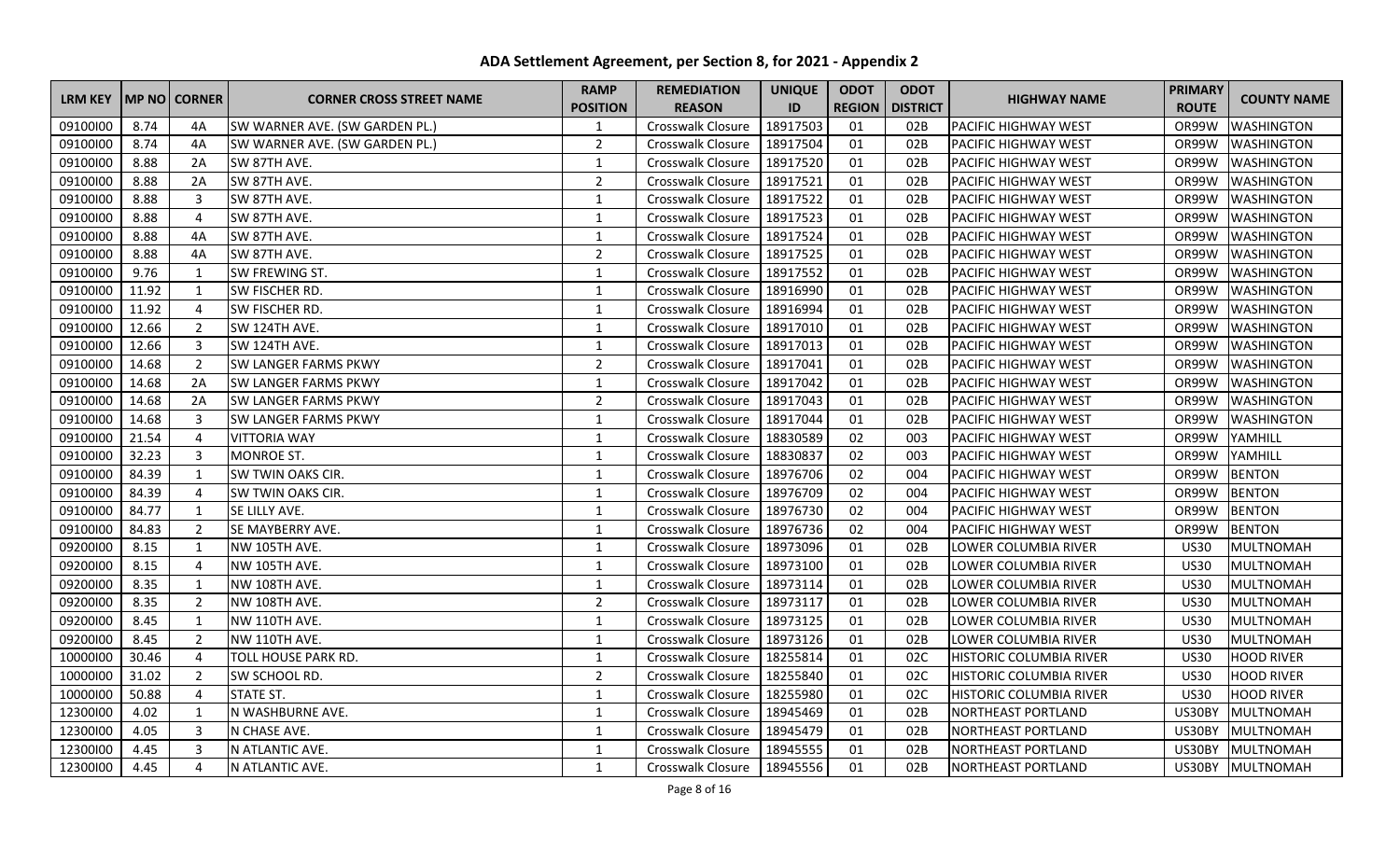| <b>LRM KEY</b> |       | <b>IMP NOI CORNER</b> | <b>CORNER CROSS STREET NAME</b>                   | <b>RAMP</b>     | <b>REMEDIATION</b> | <b>UNIQUE</b> | <b>ODOT</b>   | <b>ODOT</b>     | <b>HIGHWAY NAME</b>              | <b>PRIMARY</b>   | <b>COUNTY NAME</b> |
|----------------|-------|-----------------------|---------------------------------------------------|-----------------|--------------------|---------------|---------------|-----------------|----------------------------------|------------------|--------------------|
|                |       |                       |                                                   | <b>POSITION</b> | <b>REASON</b>      | ID            | <b>REGION</b> | <b>DISTRICT</b> |                                  | <b>ROUTE</b>     |                    |
| 12300100       | 4.53  | $\mathbf{1}$          | N BURRAGE AVE.                                    |                 | Crosswalk Closure  | 18945563      | 01            | 02B             | <b>NORTHEAST PORTLAND</b>        | US30BY           | <b>MULTNOMAH</b>   |
| 12300100       | 4.53  | $\overline{2}$        | N BURRAGE AVE.                                    | 1               | Crosswalk Closure  | 18945564      | 01            | 02B             | <b>NORTHEAST PORTLAND</b>        | US30BY           | <b>MULTNOMAH</b>   |
| 12300100       | 11.55 | $\overline{4}$        | NE 104TH AVE.                                     | $\mathbf{1}$    | Crosswalk Closure  | 18945084      | 01            | 02B             | <b>NORTHEAST PORTLAND</b>        | US30BY           | MULTNOMAH          |
| 14100100       | 2.96  | 3                     | SW ELIANDER LN. (SW BRIGHTFIELD CIR.)             | $\mathbf{1}$    | Crosswalk Closure  | 18856427      | 01            | 02B             | <b>BEAVERTON-TUALATIN</b>        | OR141            | <b>WASHINGTON</b>  |
| 14100100       | 3.08  | $\mathbf{1}$          | <b>ENTRANCE TO WASHINGTON SQUARE</b>              | $\mathbf{1}$    | Crosswalk Closure  | 18856436      | 01            | 02B             | <b>BEAVERTON-TUALATIN</b>        | OR141            | <b>WASHINGTON</b>  |
| 14100100       | 3.08  | $\overline{4}$        | <b>ENTRANCE TO WASHINGTON SQUARE</b>              | $\mathbf{1}$    | Crosswalk Closure  | 18856441      | 01            | 02B             | <b>BEAVERTON-TUALATIN</b>        | OR141            | <b>WASHINGTON</b>  |
| 14100100       | 8.62  | $\overline{2}$        | LOWER BOONES FERRY RD.                            | $\overline{2}$  | Crosswalk Closure  | 18856661      | 01            | 02B             | <b>BEAVERTON-TUALATIN</b>        | OR141            | <b>WASHINGTON</b>  |
| 14100100       | 8.62  | $\overline{3}$        | <b>LOWER BOONES FERRY RD.</b>                     | $\mathbf{1}$    | Crosswalk Closure  | 18856662      | 01            | 02B             | <b>BEAVERTON-TUALATIN</b>        | OR141            | <b>WASHINGTON</b>  |
| 14300100       | 9.13  | $\overline{2}$        | 143AB CONN. M.P. 1C9.13 (144BC CONN. M.P.1C4.34)  | $\overline{2}$  | Crosswalk Closure  | 18466058      | 01            | 02B             | <b>SCHOLLS</b>                   | OR210            | <b>WASHINGTON</b>  |
| 14300100       | 9.13  | $\overline{3}$        | 143AB CONN. M.P. 1C9.13 (144BC CONN. M.P.1C4.34)  | $\mathbf{1}$    | Crosswalk Closure  | 18466059      | 01            | 02B             | <b>SCHOLLS</b>                   | OR210            | <b>WASHINGTON</b>  |
| 14300100       | 9.38  | $\overline{4}$        | 144BD CONN. M.P. 2C4.80                           | $\mathbf{1}$    | Crosswalk Closure  | 18466068      | 01            | 02B             | <b>SCHOLLS</b>                   | OR210            | <b>WASHINGTON</b>  |
| 144AXI00       | 3.00  | $\mathbf{1}$          | 144AY CONN. M.P. 3C3.02 (144AW CONN. M.P. 1C3.01) | $\mathbf{1}$    | Crosswalk Closure  | 18883297      | 01            | 02B             | DENNEY RD. CONN. NO. 2           | (null)           | <b>WASHINGTON</b>  |
| 144AXI00       | 3.00  | $\mathbf{1}$          | 144AY CONN. M.P. 3C3.02 (144AW CONN. M.P. 1C3.01) | $2^{\circ}$     | Crosswalk Closure  | 18883298      | 01            | 02B             | DENNEY RD. CONN. NO. 2           | (null)           | <b>WASHINGTON</b>  |
| 144AXI00       | 3.00  | $\overline{2}$        | 144AY CONN. M.P. 3C3.02 (144AW CONN. M.P. 1C3.01) | $\overline{2}$  | Crosswalk Closure  | 18883300      | 01            | 02B             | DENNEY RD. CONN. NO. 2           | (null)           | <b>WASHINGTON</b>  |
| 144AXI00       | 3.06  | $\mathbf{1}$          | 144AZ CONN. M.P. 4C3.45 (144BA CONN. M.P. 5C2.58) | $\mathbf{1}$    | Crosswalk Closure  | 18883305      | 01            | 02B             | DENNEY RD. CONN. NO. 2           | (null)           | <b>WASHINGTON</b>  |
| 144AXI00       | 3.06  | $\overline{2}$        | 144AZ CONN. M.P. 4C3.45 (144BA CONN. M.P. 5C2.58) | $2^{\circ}$     | Crosswalk Closure  | 18883308      | 01            | 02B             | DENNEY RD. CONN. NO. 2           | (null)           | <b>WASHINGTON</b>  |
| 144BFI00       | 4.99  | 2A                    | 144BH CONN. M.P. 4C5.33 (144BI CONN. M.P. 5C4.53) | $\mathbf{1}$    | Crosswalk Closure  | 18883342      | 01            | 02B             | <b>GREENBURG RD. CONN. NO. 2</b> | (null)           | <b>WASHINGTON</b>  |
| 144BFI00       | 4.99  | 2A                    | 144BH CONN. M.P. 4C5.33 (144BI CONN. M.P. 5C4.53) | $\overline{2}$  | Crosswalk Closure  | 18883343      | 01            | 02B             | <b>GREENBURG RD. CONN. NO. 2</b> | (null)           | <b>WASHINGTON</b>  |
| 15000D00       | 19.63 | $\mathbf{1}$          | <b>VALLEY ST. NW</b>                              | $\mathbf{1}$    | Crosswalk Closure  | 18714247      | 02            | 003             | SALEM-DAYTON                     | OR221            | <b>POLK</b>        |
| 15000D00       | 19.63 | $\overline{2}$        | <b>VALLEY ST. NW</b>                              | $\mathbf{1}$    | Crosswalk Closure  | 18714248      | 02            | 003             | SALEM-DAYTON                     | OR221            | <b>POLK</b>        |
| 15000100       | 17.82 | $\mathbf{1}$          | LOCKHART DR. NW (DEERING DR. NW)                  | 1               | Crosswalk Closure  | 18714292      | 02            | 003             | SALEM-DAYTON                     | OR221            | <b>POLK</b>        |
| 15000100       | 17.82 | $\overline{4}$        | LOCKHART DR. NW (DEERING DR. NW)                  | $\mathbf{1}$    | Crosswalk Closure  | 18714296      | 02            | 003             | SALEM-DAYTON                     | OR221            | <b>POLK</b>        |
| 15000100       | 20.47 | $\mathbf{1}$          | VEALL LN. NW (7TH ST. NW)                         | $\mathbf{1}$    | Crosswalk Closure  | 18714442      | 02            | 003             | SALEM-DAYTON                     | OR221            | <b>POLK</b>        |
| 15000100       | 20.47 | $\overline{4}$        | VEALL LN. NW (7TH ST. NW)                         | $\mathbf{1}$    | Crosswalk Closure  | 18714458      | 02            | 003             | <b>SALEM-DAYTON</b>              | OR221            | <b>POLK</b>        |
| 15000100       | 20.47 | 6A                    | VEALL LN. NW (7TH ST. NW)                         | $\mathbf{1}$    | Crosswalk Closure  | 18714450      | 02            | 003             | SALEM-DAYTON                     | OR221            | <b>POLK</b>        |
| 15000100       | 20.47 | 6A                    | VEALL LN. NW (7TH ST. NW)                         | $\overline{2}$  | Crosswalk Closure  | 18714451      | 02            | 003             | SALEM-DAYTON                     | OR221            | <b>POLK</b>        |
| 16000100       | 0.14  | $\mathbf{1}$          | PRAIRIE SCHOONER WAY (CLACKAMAS RIVER DR.)        | $\mathbf{1}$    | Crosswalk Closure  | 18773779      | 01            | 02B             | <b>CASCADE HWY SOUTH</b>         | OR213            | <b>CLACKAMAS</b>   |
| 16000100       | 0.14  | $\overline{2}$        | PRAIRIE SCHOONER WAY (CLACKAMAS RIVER DR.)        | $\overline{2}$  | Crosswalk Closure  | 18773782      | 01            | 02B             | <b>CASCADE HWY SOUTH</b>         | OR213            | <b>CLACKAMAS</b>   |
| 16000100       | 0.14  | 2A                    | PRAIRIE SCHOONER WAY (CLACKAMAS RIVER DR.)        | 1               | Crosswalk Closure  | 18773783      | 01            | 02B             | <b>CASCADE HWY SOUTH</b>         | OR213            | <b>CLACKAMAS</b>   |
| 16000100       | 0.14  | 2A                    | PRAIRIE SCHOONER WAY (CLACKAMAS RIVER DR.)        | $\overline{2}$  | Crosswalk Closure  | 18773784      | 01            | 02B             | <b>CASCADE HWY SOUTH</b>         | OR213            | <b>CLACKAMAS</b>   |
| 16000100       | 0.14  | 3                     | PRAIRIE SCHOONER WAY (CLACKAMAS RIVER DR.)        | 1               | Crosswalk Closure  | 18773785      | 01            | 02B             | CASCADE HWY SOUTH                | OR213            | <b>CLACKAMAS</b>   |
| 16000100       | 0.14  | 4A                    | PRAIRIE SCHOONER WAY (CLACKAMAS RIVER DR.)        | $\mathbf{1}$    | Crosswalk Closure  | 18773789      | 01            | 02B             | <b>CASCADE HWY SOUTH</b>         | OR213            | <b>CLACKAMAS</b>   |
| 16000100       | 0.14  | 4A                    | PRAIRIE SCHOONER WAY (CLACKAMAS RIVER DR.)        | $\overline{2}$  | Crosswalk Closure  | 18773790      | 01            | 02B             | <b>CASCADE HWY SOUTH</b>         | OR213            | <b>CLACKAMAS</b>   |
| 16100100       | 11.71 | $\overline{2}$        | MOLALLA FOREST RD.                                | $\mathbf{1}$    | Crosswalk Closure  | 18774306      | 01            | 02C             | WOODBURN-ESTACADA                | OR211            | <b>CLACKAMAS</b>   |
| 16100100       | 11.71 | $\overline{2}$        | MOLALLA FOREST RD.                                | $\mathfrak{p}$  | Crosswalk Closure  | 18774307      | 01            | 02C             | WOODBURN-ESTACADA                | OR211            | <b>CLACKAMAS</b>   |
| 16200100       | 1.55  | $\mathbf{1}$          | 001PC CONN. M.P. 1C253.84                         | 1               | Crosswalk Closure  | 18627948      | 02            | 003             | <b>NORTH SANTIAM</b>             | OR <sub>22</sub> | <b>MARION</b>      |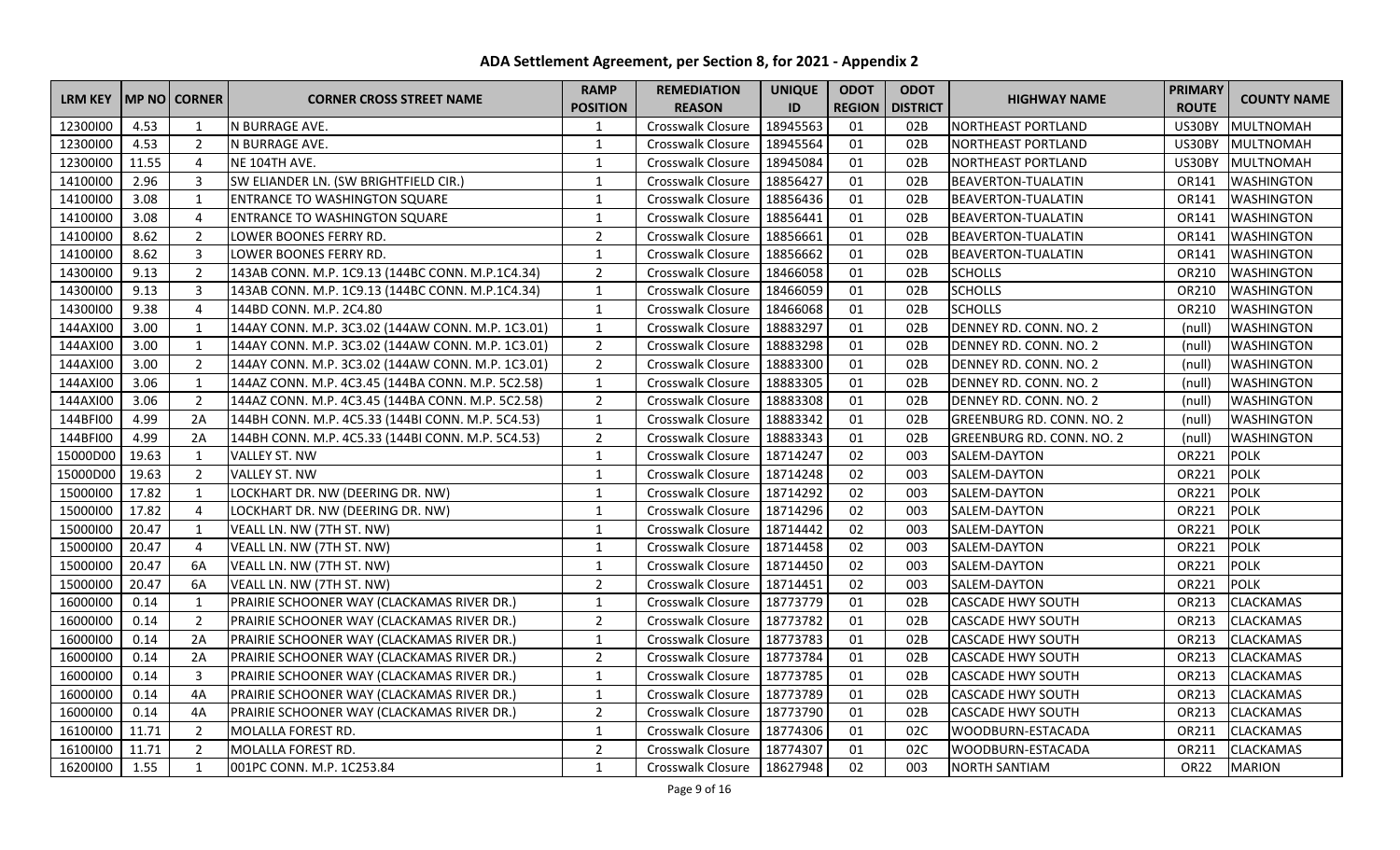| <b>LRM KEY</b>  |         | <b>MP NOI CORNER</b> | <b>CORNER CROSS STREET NAME</b>                   | <b>RAMP</b>     | <b>REMEDIATION</b> | <b>UNIQUE</b> | <b>ODOT</b>   | <b>ODOT</b>     | <b>HIGHWAY NAME</b>            | <b>PRIMARY</b> | <b>COUNTY NAME</b> |
|-----------------|---------|----------------------|---------------------------------------------------|-----------------|--------------------|---------------|---------------|-----------------|--------------------------------|----------------|--------------------|
|                 |         |                      |                                                   | <b>POSITION</b> | <b>REASON</b>      | ID            | <b>REGION</b> | <b>DISTRICT</b> |                                | <b>ROUTE</b>   |                    |
| 16200100        | 1.55    | $\overline{4}$       | 001PC CONN. M.P. 1C253.84                         | $\mathbf{1}$    | Crosswalk Closure  | 18627950      | 02            | 003             | <b>NORTH SANTIAM</b>           | <b>OR22</b>    | <b>MARION</b>      |
| 16400100        | 5.89    | $\overline{2}$       | <b>HAZEL ST.</b>                                  | $\mathbf{1}$    | Crosswalk Closure  | 18330416      | 02            | 004             | <b>JEFFERSON</b>               | OR164          | <b>MARION</b>      |
| 17100100        | $-0.01$ | $\overline{2}$       | SE 17TH AVE.                                      | $\mathfrak{p}$  | Crosswalk Closure  | 18884167      | 01            | 02B             | <b>CLACKAMAS</b>               | (null)         | <b>CLACKAMAS</b>   |
| 17100100        | $-0.01$ | 2A                   | SE 17TH AVE.                                      | $\mathbf{1}$    | Crosswalk Closure  | 18884168      | 01            | 02B             | <b>CLACKAMAS</b>               | (null)         | <b>CLACKAMAS</b>   |
| 17100100        | $-0.01$ | 2A                   | SE 17TH AVE.                                      | $\overline{2}$  | Crosswalk Closure  | 18884169      | 01            | 02B             | <b>CLACKAMAS</b>               | (null)         | <b>CLACKAMAS</b>   |
| 17100100        | $-0.01$ | $\overline{3}$       | SE 17TH AVE.                                      | $\mathbf{1}$    | Crosswalk Closure  | 18884170      | 01            | 02B             | <b>CLACKAMAS</b>               | (null          | <b>CLACKAMAS</b>   |
| 17100100        | 7.57    | $\overline{4}$       | SE 142ND AVE.                                     | $2^{\circ}$     | Crosswalk Closure  | 18884342      | 01            | 02B             | <b>CLACKAMAS</b>               | OR212          | <b>CLACKAMAS</b>   |
| 17100100        | 23.27   | $\mathbf{1}$         | SE ACACIA RD. (SE CURRIN ST.)                     | $\mathbf{1}$    | Crosswalk Closure  | 18884236      | 01            | 02C             | <b>CLACKAMAS</b>               | OR211          | <b>CLACKAMAS</b>   |
| 17100100        | 23.27   | $\overline{4}$       | SE ACACIA RD. (SE CURRIN ST.)                     | $\mathbf{1}$    | Crosswalk Closure  | 18884240      | 01            | 02C             | <b>CLACKAMAS</b>               | OR211          | <b>CLACKAMAS</b>   |
| 171AOI00        | 4.94    | 1A                   | SE MCKINLEY AVE.                                  | $\overline{2}$  | Crosswalk Closure  | 18884421      | 01            | 02B             | <b>WEBSTER RD. CONN. NO. 1</b> | (null)         | <b>CLACKAMAS</b>   |
| 171AOI00        | 4.94    | $\overline{2}$       | SE MCKINLEY AVE.                                  | 1               | Crosswalk Closure  | 18884423      | 01            | 02B             | WEBSTER RD. CONN. NO. 1        | (null)         | <b>CLACKAMAS</b>   |
| 17400100        | 2.85    | $\overline{2}$       | SE ROYER RD.                                      | $2^{\circ}$     | Crosswalk Closure  | 18844526      | 01            | 02C             | <b>CLACKAMAS-BORING</b>        | OR212          | <b>CLACKAMAS</b>   |
| 17400100        | 4.20    | $\overline{4}$       | SE 232ND DR.                                      | 1               | Crosswalk Closure  | 18844536      | 01            | 02C             | <b>CLACKAMAS-BORING</b>        | OR212          | <b>CLACKAMAS</b>   |
| 22600100        | 5.78    | $\mathbf{1}$         | FRONT ST. (OREGON AVE.)                           | $\mathbf{1}$    | Crosswalk Closure  | 16130437      | 02            | 005             | <b>GOSHEN-DIVIDE</b>           | OR99           | LANE               |
| 22600100        | 5.78    | $\overline{4}$       | FRONT ST. (OREGON AVE.)                           | $\overline{2}$  | Crosswalk Closure  | 16130434      | 02            | 005             | <b>GOSHEN-DIVIDE</b>           | OR99           | LANE               |
| 22600100        | 14.12   | $\mathbf{1}$         | <b>CHAMBERLAIN AVE.</b>                           | $\mathbf{1}$    | Crosswalk Closure  | 16130462      | 02            | 005             | <b>GOSHEN-DIVIDE</b>           | OR99           | LANE               |
| 227AUI00        | 6.29    | $\mathbf{1}$         | 227AW CONN. M.P. 4C6.43 (227AX CONN. M.P. 5C5.66) | $\mathbf{1}$    | Crosswalk Closure  | 16129862      | 02            | 005             | MOHAWK INTCHG. CONN. NO. 2     | (null)         | LANE               |
| 227AUI00        | 6.29    | $\overline{4}$       | 227AW CONN. M.P. 4C6.43 (227AX CONN. M.P. 5C5.66) | $\overline{2}$  | Crosswalk Closure  | 16129867      | 02            | 005             | MOHAWK INTCHG. CONN. NO. 2     | (null)         | LANE               |
| 27200100        | 0.75    | $\overline{4}$       | LARK ELLEN WAY                                    | $\mathbf{1}$    | Crosswalk Closure  | 17684591      | 03            | 008             | <b>JACKSONVILLE</b>            | OR238          | <b>JOSEPHINE</b>   |
| 27200100        | 0.96    | $\mathbf{1}$         | TOWNE ST.                                         | $\mathbf{1}$    | Crosswalk Closure  | 17684596      | 03            | 008             | <b>JACKSONVILLE</b>            | OR238          | <b>JOSEPHINE</b>   |
| 27200100        | 1.20    | $\overline{3}$       | MAYFAIR LN.                                       | $\mathbf{1}$    | Crosswalk Closure  | 17684608      | 03            | 008             | <b>JACKSONVILLE</b>            | OR238          | <b>JOSEPHINE</b>   |
| 28100D00        | 0.53    | $\overline{4}$       | PINE ST.                                          | $\overline{2}$  | Crosswalk Closure  | 18857135      | 01            | 02C             | <b>HOOD RIVER</b>              | OR281          | <b>HOOD RIVER</b>  |
| 28100100        | 0.66    | $\overline{2}$       | <b>BELMONT AVE.</b>                               | $2^{\circ}$     | Crosswalk Closure  | 18857226      | 01            | 02C             | <b>HOOD RIVER</b>              | OR281          | <b>HOOD RIVER</b>  |
| 28100100        | 0.66    | $\overline{3}$       | <b>BELMONT AVE.</b>                               | $\mathbf{1}$    | Crosswalk Closure  | 18857227      | 01            | 02C             | <b>HOOD RIVER</b>              | OR281          | <b>HOOD RIVER</b>  |
| 34200100        | 13.52   | $\overline{2}$       | FRENCH ST.                                        | $\mathbf{1}$    | Crosswalk Closure  | 17900202      | 05            | 013             | <b>COVE</b>                    | OR237          | <b>UNION</b>       |
| 34200100        | 13.52   | $\overline{3}$       | FRENCH ST.                                        | $\mathbf{1}$    | Crosswalk Closure  | 17900203      | 05            | 013             | COVE                           | OR237          | <b>UNION</b>       |
| 34200100        | 13.61   | $\overline{2}$       | <b>GROVE ST.</b>                                  | $\mathbf{1}$    | Crosswalk Closure  | 17900213      | 05            | 013             | COVE                           | OR237          | <b>UNION</b>       |
| 34200100        | 13.61   | $\overline{3}$       | <b>GROVE ST.</b>                                  | $\mathbf{1}$    | Crosswalk Closure  | 17900214      | 05            | 013             | <b>COVE</b>                    | OR237          | <b>UNION</b>       |
| 424ABI00        | 2.70    | 1A                   | 424AC CONN. M.P. 3C2.80 (424AA CONN. M.P. 1C2.85) | 3               | Crosswalk Closure  | 18786136      | 04            | 011             | WASHBURN WAY CONN. NO. 2       | (null)         | <b>KLAMATH</b>     |
| 424ABI00        | 2.91    | $\mathbf{1}$         | 424AD CONN. M.P. 4C3.43 (424AE CONN. M.P. 5C2.80) | $\mathbf{1}$    | Crosswalk Closure  | 18786143      | 04            | 011             | WASHBURN WAY CONN. NO. 2       | (null)         | <b>KLAMATH</b>     |
| 424ABI00        | 2.91    | $\overline{4}$       | 424AD CONN. M.P. 4C3.43 (424AE CONN. M.P. 5C2.80) | $\overline{2}$  | Crosswalk Closure  | 18786154      | 04            | 011             | WASHBURN WAY CONN. NO. 2       | (null)         | <b>KLAMATH</b>     |
| 80600IA0        | 123.30  | $\overline{3}$       | JEFFERSON ST. (HWY. 227 M.P. (2)0.00)             | $\mathbf{1}$    | Crosswalk Closure  | 18611229      | L2            | L05             | OLD PACIFIC HIGHWAY WEST I     | (null)         | LOCAL              |
| 80600IA0        | 123.37  | 4A                   | WASHINGTON ST. (HWY. 227 M.P. 0.00)               | $\mathbf{1}$    | Crosswalk Closure  | 18611244      | L2            | L05             | OLD PACIFIC HIGHWAY WEST I     | (null)         | <b>LOCAL</b>       |
| 80800IA0        | 123.15  | $\overline{2}$       | 227AA CONN. M.P. 1C0.37 (MADISON ST.)             | $\overline{2}$  | Crosswalk Closure  | 18610922      | L2            | LO5             | OLD PACIFIC HIGHWAY WEST D     | (null)         | LOCAL              |
| 80800IA0        | 123.15  | $\overline{3}$       | 227AA CONN. M.P. 1C0.37 (MADISON ST.)             | $\mathbf{1}$    | Crosswalk Closure  | 18610923      | L2            | L <sub>05</sub> | OLD PACIFIC HIGHWAY WEST D     | (null)         | LOCAL              |
| 001PHI00 256.30 |         | 5A                   | MARKET ST. NE                                     | 1               | Design Exception   | 17901673      | 02            | 003             | MARKET ST. CONN. NO. 1         | (null)         | <b>MARION</b>      |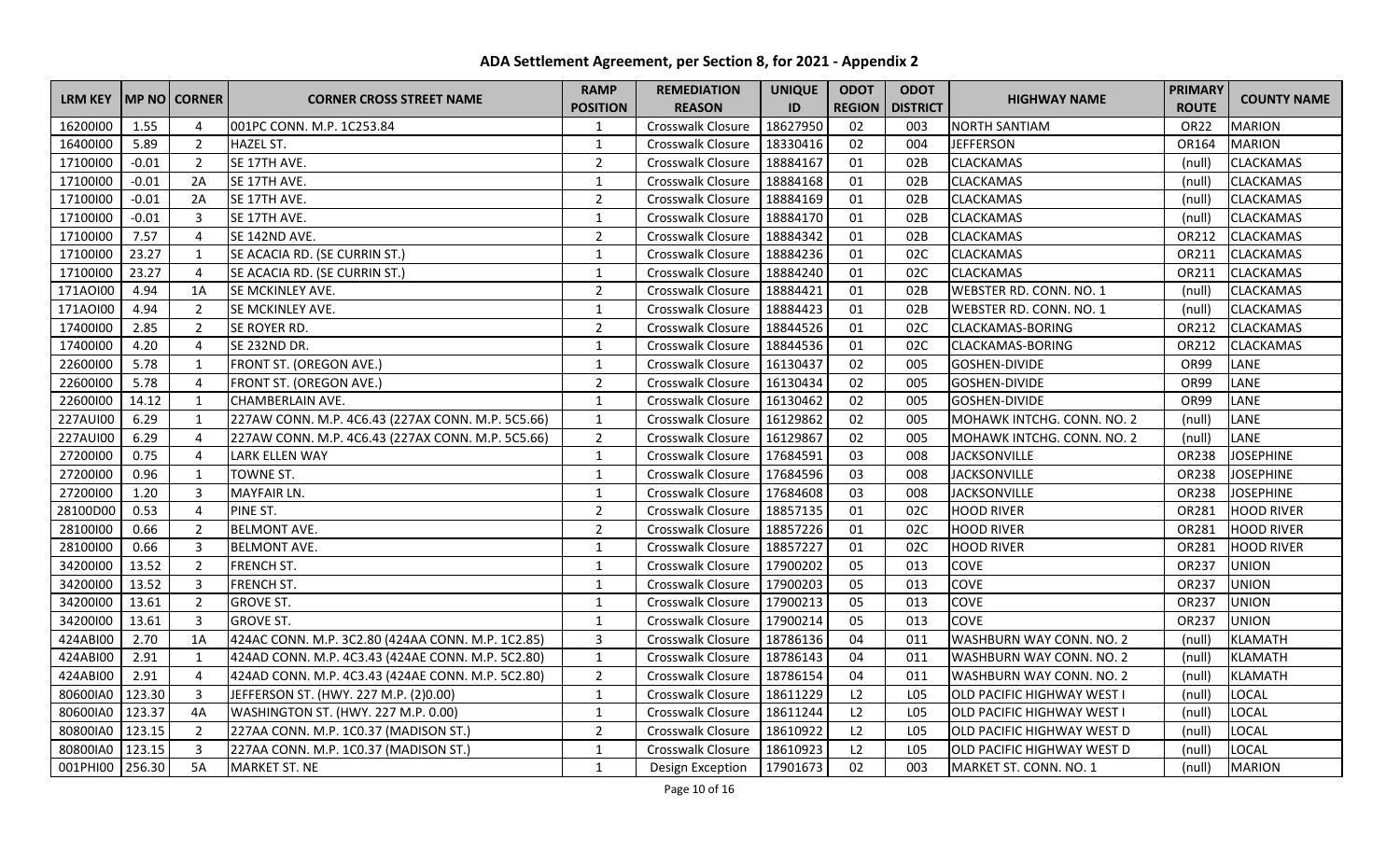| <b>LRM KEY</b> |        | <b>IMP NOI CORNER</b> | <b>CORNER CROSS STREET NAME</b>         | <b>RAMP</b>     | <b>REMEDIATION</b>      | <b>UNIQUE</b> | <b>ODOT</b>   | <b>ODOT</b>     | <b>HIGHWAY NAME</b>              | <b>PRIMARY</b> | <b>COUNTY NAME</b> |
|----------------|--------|-----------------------|-----------------------------------------|-----------------|-------------------------|---------------|---------------|-----------------|----------------------------------|----------------|--------------------|
|                |        |                       |                                         | <b>POSITION</b> | <b>REASON</b>           | ID            | <b>REGION</b> | <b>DISTRICT</b> |                                  | <b>ROUTE</b>   |                    |
| 001UGI00       | 306.66 | $\overline{4}$        | 001UF CONN. M.P. 1C306.68               | 1               | Design Exception        | 17901947      | 01            | 02B             | <b>DELTA PARK CONN. NO. 2</b>    | (null)         | <b>MULTNOMAH</b>   |
| 02500100       | 28.63  | $\overline{4}$        | W LISTER ST. (E LISTER ST.)             | $\overline{2}$  | Design Exception        | 17755349      | 03            | 008             | <b>REDWOOD</b>                   | US199          | <b>JOSEPHINE</b>   |
| 02600100       | 2.07   | $\mathbf{1}$          | SE 26TH AVE.                            | $\mathbf{1}$    | Design Exception        | 18931638      | 01            | 02B             | MT. HOOD                         | <b>US26</b>    | MULTNOMAH          |
| 02600100       | 2.07   | $\mathbf{1}$          | SE 26TH AVE.                            | $\overline{2}$  | Design Exception        | 18931639      | 01            | 02B             | MT. HOOD                         | <b>US26</b>    | MULTNOMAH          |
| 02600100       | 2.17   | $\overline{3}$        | SE 28TH AVE.                            | $\mathbf{1}$    | Design Exception        | 18931651      | 01            | 02B             | MT. HOOD                         | <b>US26</b>    | MULTNOMAH          |
| 04300100       | 2.14   | $\mathbf{1}$          | S 4TH ST.                               | $\mathbf{1}$    | Design Exception        | 18585563      | 02            | 003             | MONMOUTH-INDEPENDENCE            | OR51           | <b>POLK</b>        |
| 04300100       | 2.14   | $\overline{2}$        | S 4TH ST.                               | $\overline{2}$  | Design Exception        | 18585566      | 02            | 003             | MONMOUTH-INDEPENDENCE            | <b>OR51</b>    | <b>POLK</b>        |
| 04300100       | 2.14   | $\overline{3}$        | S 4TH ST.                               | $\mathbf{1}$    | <b>Design Exception</b> | 18585567      | 02            | 003             | MONMOUTH-INDEPENDENCE            | <b>OR51</b>    | <b>POLK</b>        |
| 04300100       | 2.14   | $\overline{4}$        | S 4TH ST.                               | $\overline{2}$  | Design Exception        | 18585570      | 02            | 003             | MONMOUTH-INDEPENDENCE            | OR51           | <b>POLK</b>        |
| 04300100       | 2.21   | $\mathbf{1}$          | S 3RD ST.                               | $\mathbf{1}$    | Design Exception        | 18585571      | 02            | 003             | MONMOUTH-INDEPENDENCE            | OR51           | <b>POLK</b>        |
| 04300100       | 2.21   | $\overline{2}$        | S 3RD ST.                               | $\overline{2}$  | <b>Design Exception</b> | 18585574      | 02            | 003             | MONMOUTH-INDEPENDENCE            | OR51           | <b>POLK</b>        |
| 04300100       | 2.21   | $\overline{3}$        | S 3RD ST.                               | $\mathbf{1}$    | Design Exception        | 18585575      | 02            | 003             | MONMOUTH-INDEPENDENCE            | OR51           | <b>POLK</b>        |
| 04300100       | 2.21   | $\overline{4}$        | S 3RD ST.                               | $\overline{2}$  | Design Exception        | 18585578      | 02            | 003             | MONMOUTH-INDEPENDENCE            | OR51           | <b>POLK</b>        |
| 04300100       | 2.35   | $\mathbf{1}$          | S MAIN ST. (HWY. 193 M.P. 6.34)         | 1               | Design Exception        | 18585589      | 02            | 003             | MONMOUTH-INDEPENDENCE            | OR51           | <b>POLK</b>        |
| 09100100       | 25.96  | $\overline{3}$        | SW 7TH ST.                              | $\mathbf{1}$    | Design Exception        | 18830798      | 02            | 003             | PACIFIC HIGHWAY WEST             | OR99W          | YAMHILL            |
| 09100100       | 26.11  | $\mathbf{1}$          | SW 9TH ST.                              | $\overline{2}$  | Design Exception        | 18830801      | 02            | 003             | <b>PACIFIC HIGHWAY WEST</b>      | OR99W          | YAMHILL            |
| 09100100       | 26.11  | $\overline{2}$        | SW 9TH ST.                              | $\overline{2}$  | Design Exception        | 18830803      | 02            | 003             | PACIFIC HIGHWAY WEST             | OR99W          | YAMHILL            |
| 09100100       | 26.11  | $\overline{3}$        | SW 9TH ST.                              | 1               | Design Exception        | 18830804      | 02            | 003             | PACIFIC HIGHWAY WEST             | OR99W          | YAMHILL            |
| 10000100       | 30.81  | $\mathbf{1}$          | SW ONEONTA ST.                          | $\mathbf{1}$    | Design Exception        | 18255828      | 01            | 02C             | <b>HISTORIC COLUMBIA RIVER</b>   | <b>US30</b>    | <b>HOOD RIVER</b>  |
| 001CJI00       | 46.29  | $\mathbf{1}$          | VALLEY OF THE ROGUE STATE PARK          | 1               | Not Needed              | 17769270      | 03            | 008             | <b>VALLEY ROGUE PARK CONN. 3</b> | (null)         | <b>JACKSON</b>     |
| 001CJI00       | 46.29  | $\overline{2}$        | VALLEY OF THE ROGUE STATE PARK          | $\mathbf{1}$    | Not Needed              | 17769271      | 03            | 008             | VALLEY ROGUE PARK CONN. 3        | (null)         | <b>JACKSON</b>     |
| 001CJI00       | 46.29  | $\overline{3}$        | VALLEY OF THE ROGUE STATE PARK          | $\mathbf{1}$    | Not Needed              | 17769272      | 03            | 008             | <b>VALLEY ROGUE PARK CONN. 3</b> | (null          | <b>JACKSON</b>     |
| 001CJI00       | 46.29  | $\overline{4}$        | VALLEY OF THE ROGUE STATE PARK          | $\mathbf{1}$    | Not Needed              | 17769273      | 03            | 008             | <b>VALLEY ROGUE PARK CONN. 3</b> | (null)         | <b>JACKSON</b>     |
| 001CWI00       | 60.85  | $\mathbf{1}$          | CAMP JOY RD. (001CV CONN. M.P. 3C61.49) | $\mathbf{1}$    | Not Needed              | 17769284      | 03            | 008             | LOUSE CREEK CONN. NO. 4          | (null          | <b>JOSEPHINE</b>   |
| 001EYI00       | 98.31  | $\overline{2}$        | SW 5TH ST.                              | $\mathbf{1}$    | Not Needed              | 17588557      | 03            | 007             | <b>CANYONVILLE CONN. NO. 1</b>   | (null          | <b>DOUGLAS</b>     |
| 001VZI00       | 13.86  | 3                     | E JEFFERSON AVE.                        | -1              | Not Needed              | 17769285      | 03            | 008             | WASHINGTON ST. FRONT. RD.        | (null          | <b>JACKSON</b>     |
| 001VZI00       | 13.86  | $\overline{4}$        | E JEFFERSON AVE.                        | $\overline{2}$  | Not Needed              | 17769288      | 03            | 008             | WASHINGTON ST. FRONT. RD.        | (null          | <b>JACKSON</b>     |
| 001WII00       | 57.13  | $\overline{2}$        | NE BEACON DR.                           | $\mathbf{1}$    | Not Needed              | 17769300      | 03            | 008             | NE RIDGE RD. FRONTAGE RD.        | (null          | <b>JOSEPHINE</b>   |
| 001WII00       | 57.17  | $\mathbf{1}$          | NE RJ DR.                               | 1               | Not Needed              | 17769302      | 03            | 008             | NE RIDGE RD. FRONTAGE RD.        | (null          | <b>JOSEPHINE</b>   |
| 001WII00       | 57.17  | $\overline{2}$        | NE RJ DR.                               | $\mathbf{1}$    | Not Needed              | 17769303      | 03            | 008             | NE RIDGE RD. FRONTAGE RD.        | (null          | <b>JOSEPHINE</b>   |
| 00200100       | 182.66 | $\overline{4}$        | A ST.                                   | $\mathbf{1}$    | Not Needed              | 18122406      | 05            | 012             | <b>COLUMBIA RIVER</b>            | <b>US730</b>   | <b>UMATILLA</b>    |
| 002ERI00       | 83.22  | $\mathbf{1}$          | W 2ND ST.                               | $\mathbf{1}$    | Not Needed              | 18122727      | 04            | 009             | W THE DALLES CONN. NO. 6         | (null)         | <b>WASCO</b>       |
| 002ERI00       | 83.22  | 3                     | W 2ND ST.                               | $\mathfrak{p}$  | Not Needed              | 18122729      | 04            | 009             | W THE DALLES CONN. NO. 6         | (null)         | <b>WASCO</b>       |
| 002ERI00       | 83.22  | $\overline{4}$        | W 2ND ST.                               | $\mathbf{1}$    | Not Needed              | 18122730      | 04            | 009             | W THE DALLES CONN. NO. 6         | (null)         | <b>WASCO</b>       |
| 002ERI00       | 83.22  | 4                     | W 2ND ST.                               | $\mathfrak{p}$  | Not Needed              | 18122731      | 04            | 009             | W THE DALLES CONN. NO. 6         | (null)         | <b>WASCO</b>       |
| 00300100       | 5.74   | 2A                    | SW TERWILLIGER BLVD. (S STAMPHER RD.)   | $\overline{2}$  | Not Needed              | 16143501      | 01            | 02B             | <b>OSWEGO</b>                    | OR43           | <b>CLACKAMAS</b>   |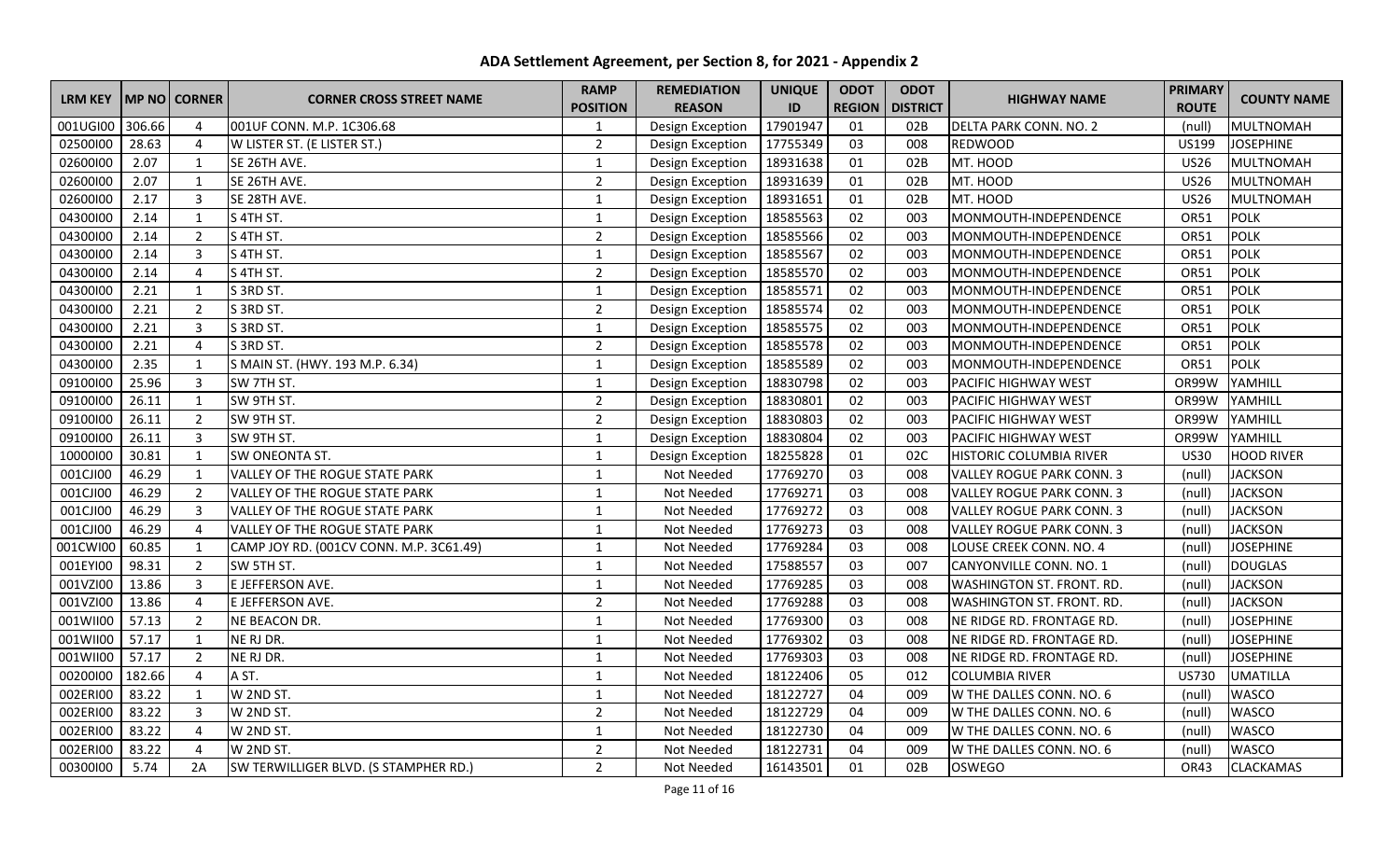| <b>LRM KEY</b> |         | <b>MP NOI CORNER</b> | <b>CORNER CROSS STREET NAME</b>                    | <b>RAMP</b>     | <b>REMEDIATION</b> | <b>UNIQUE</b> | <b>ODOT</b>   | <b>ODOT</b>     | <b>HIGHWAY NAME</b>   | <b>PRIMARY</b> | <b>COUNTY NAME</b> |
|----------------|---------|----------------------|----------------------------------------------------|-----------------|--------------------|---------------|---------------|-----------------|-----------------------|----------------|--------------------|
|                |         |                      |                                                    | <b>POSITION</b> | <b>REASON</b>      | ID            | <b>REGION</b> | <b>DISTRICT</b> |                       | <b>ROUTE</b>   |                    |
| 00300100       | 5.74    | $\overline{3}$       | SW TERWILLIGER BLVD. (S STAMPHER RD.)              | $\mathbf{1}$    | Not Needed         | 16143408      | 01            | 02B             | <b>OSWEGO</b>         | OR43           | <b>CLACKAMAS</b>   |
| 00300100       | 5.82    | $5\phantom{.}$       | E AVE.                                             | $\overline{1}$  | Not Needed         | 16143509      | 01            | 02B             | <b>OSWEGO</b>         | OR43           | <b>CLACKAMAS</b>   |
| 00400100       | 118.52  | $\mathbf{1}$         | NW PERSHALL WAY (HWY. 370 M.P. 0.00)               | $\mathbf{1}$    | Not Needed         | 18418318      | 04            | 010             | THE DALLES-CALIFORNIA | <b>US97</b>    | <b>DESCHUTES</b>   |
| 00400100       | 118.52  | $\overline{2}$       | NW PERSHALL WAY (HWY. 370 M.P. 0.00)               | $\mathbf{1}$    | Not Needed         | 18418319      | 04            | 010             | THE DALLES-CALIFORNIA | <b>US97</b>    | <b>DESCHUTES</b>   |
| 00400100       | 118.52  | $\overline{2}$       | NW PERSHALL WAY (HWY. 370 M.P. 0.00)               | $\overline{2}$  | Not Needed         | 18418320      | 04            | 010             | THE DALLES-CALIFORNIA | <b>US97</b>    | <b>DESCHUTES</b>   |
| 00400100       | 118.52  | $\overline{3}$       | NW PERSHALL WAY (HWY. 370 M.P. 0.00)               | 1               | Not Needed         | 18418321      | 04            | 010             | THE DALLES-CALIFORNIA | <b>US97</b>    | <b>DESCHUTES</b>   |
| 00400100       | 118.52  | $\overline{3}$       | NW PERSHALL WAY (HWY. 370 M.P. 0.00)               | $\overline{2}$  | Not Needed         | 18418322      | 04            | 010             | THE DALLES-CALIFORNIA | <b>US97</b>    | <b>DESCHUTES</b>   |
| 00400100       | 118.52  | $\overline{4}$       | NW PERSHALL WAY (HWY. 370 M.P. 0.00)               | $2^{\circ}$     | Not Needed         | 18418323      | 04            | 010             | THE DALLES-CALIFORNIA | <b>US97</b>    | <b>DESCHUTES</b>   |
| 004DKI00       | 275.30  | $\mathbf{1}$         | LEG (FROM 004AZ CONN. M.P. 1C375.45) (PAYNE ALLEY) | 1               | Not Needed         | 18826887      | 04            | 011             | MAIN ST. CONN. NO. 1  | <b>US97B</b>   | <b>KLAMATH</b>     |
| 004DKI00       | 275.30  | $\overline{2}$       | LEG (FROM 004AZ CONN. M.P. 1C375.45) (PAYNE ALLEY) | $\mathbf{1}$    | Not Needed         | 18826888      | 04            | 011             | MAIN ST. CONN. NO. 1  | <b>US97B</b>   | <b>KLAMATH</b>     |
| 00500100       | 162.48  | $\mathbf{1}$         | SE HILLCREST RD.                                   | $\mathbf{1}$    | Not Needed         | 17843359      | 05            | 014             | <b>JOHN DAY</b>       | <b>US26</b>    | <b>GRANT</b>       |
| 00500100       | 162.48  | $\mathbf{1}$         | SE HILLCREST RD.                                   | $\overline{2}$  | Not Needed         | 17843360      | 05            | 014             | <b>JOHN DAY</b>       | <b>US26</b>    | <b>GRANT</b>       |
| 00500100       | 162.48  | $\overline{2}$       | SE HILLCREST RD.                                   | $\mathbf{1}$    | Not Needed         | 17843361      | 05            | 014             | <b>JOHN DAY</b>       | <b>US26</b>    | <b>GRANT</b>       |
| 00500100       | 162.48  | $\overline{2}$       | SE HILLCREST RD.                                   | $\overline{2}$  | Not Needed         | 17843362      | 05            | 014             | <b>JOHN DAY</b>       | <b>US26</b>    | <b>GRANT</b>       |
| 00500100       | 162.48  | $\overline{4}$       | SE HILLCREST RD.                                   | $\mathbf{1}$    | Not Needed         | 17843364      | 05            | 014             | <b>JOHN DAY</b>       | <b>US26</b>    | <b>GRANT</b>       |
| 00700D00       | 245.83  | $\mathbf{1}$         | 007AF CONN. M.P. 1C245.83                          | $\mathbf{1}$    | Not Needed         | 17991352      | 05            | 014             | <b>CENTRAL OREGON</b> | <b>US20</b>    | <b>MALHEUR</b>     |
| 00700100       | 128.34  | $\mathbf{1}$         | <b>BUCKBRUSH LN.</b>                               | $\mathbf{1}$    | Not Needed         | 17991513      | 05            | 014             | <b>CENTRAL OREGON</b> | <b>US20</b>    | <b>HARNEY</b>      |
| 00700100       | 128.34  | $\overline{2}$       | <b>BUCKBRUSH LN.</b>                               | 1               | Not Needed         | 17991514      | 05            | 014             | <b>CENTRAL OREGON</b> | <b>US20</b>    | <b>HARNEY</b>      |
| 00700100       | 128.49  | $\mathbf{1}$         | W HIBBARD AVE.                                     | $\mathbf{1}$    | Not Needed         | 17991515      | 05            | 014             | <b>CENTRAL OREGON</b> | <b>US20</b>    | <b>HARNEY</b>      |
| 00700100       | 128.49  | 2                    | W HIBBARD AVE.                                     | 1               | Not Needed         | 17991516      | 05            | 014             | <b>CENTRAL OREGON</b> | <b>US20</b>    | <b>HARNEY</b>      |
| 00700100       | 265.17  | 3                    | CHESTNUT AVE.                                      | $\mathbf{1}$    | Not Needed         | 17991885      | 05            | 014             | <b>CENTRAL OREGON</b> | <b>US20</b>    | <b>MALHEUR</b>     |
| 00800100       | $-1.19$ | $\overline{2}$       | SE GOODWIN AVE. (SE ISAAC AVE.)                    | $\mathbf{1}$    | Not Needed         | 16084291      | 05            | 012             | OREGON-WASHINGTON     | OR11           | <b>UMATILLA</b>    |
| 00800100       | $-1.19$ | $\overline{2}$       | SE GOODWIN AVE. (SE ISAAC AVE.)                    | $\overline{2}$  | Not Needed         | 17992173      | 05            | 012             | OREGON-WASHINGTON     | OR11           | <b>UMATILLA</b>    |
| 00800100       | $-1.19$ | $\overline{3}$       | SE GOODWIN AVE. (SE ISAAC AVE.)                    | 1               | Not Needed         | 17992174      | 05            | 012             | OREGON-WASHINGTON     | OR11           | <b>UMATILLA</b>    |
| 00800100       | $-1.19$ | $\overline{3}$       | SE GOODWIN AVE. (SE ISAAC AVE.)                    | $\overline{2}$  | Not Needed         | 17992175      | 05            | 012             | OREGON-WASHINGTON     | OR11           | <b>UMATILLA</b>    |
| 00800100       | 30.41   | $\overline{3}$       | SE 6TH AVE.                                        | $\mathbf{1}$    | Not Needed         | 16084585      | 05            | 012             | OREGON-WASHINGTON     | OR11           | <b>UMATILLA</b>    |
| 00800100       | 30.43   | $\mathbf{1}$         | SW 6TH AVE.                                        | 1               | Not Needed         | 16084587      | 05            | 012             | OREGON-WASHINGTON     | OR11           | <b>UMATILLA</b>    |
| 00900D00       | 237.80  | $\overline{3}$       | <b>FRONT ST.</b>                                   | $\overline{2}$  | Not Needed         | 17587023      | 03            | 007             | <b>OREGON COAST</b>   | US101          | <b>COOS</b>        |
| 00900D00       | 237.80  | $\overline{4}$       | <b>FRONT ST.</b>                                   | 1               | Not Needed         | 17587026      | 03            | 007             | <b>OREGON COAST</b>   | US101          | <b>COOS</b>        |
| 00900D00       | 237.80  | $\overline{4}$       | <b>FRONT ST.</b>                                   | $\overline{2}$  | Not Needed         | 17587025      | 03            | 007             | <b>OREGON COAST</b>   | US101          | <b>COOS</b>        |
| 00900100       | 64.19   | $\overline{2}$       | <b>BOQUIST RD. (OLD LATIMER RD.)</b>               | $\overline{2}$  | Not Needed         | 18902038      | 02            | 001             | <b>OREGON COAST</b>   | US101          | <b>TILLAMOOK</b>   |
| 00900100       | 64.19   | $\overline{3}$       | <b>BOQUIST RD. (OLD LATIMER RD.)</b>               | $\mathbf{1}$    | Not Needed         | 18902039      | 02            | 001             | <b>OREGON COAST</b>   | US101          | <b>TILLAMOOK</b>   |
| 00900100       | 113.36  | $\mathbf{1}$         | NE HOLMES RD.                                      | 1               | Not Needed         | 18900800      | 02            | 004             | <b>OREGON COAST</b>   | US101          | <b>LINCOLN</b>     |
| 00900100       | 113.36  | $\overline{2}$       | NE HOLMES RD.                                      | $\mathbf{1}$    | Not Needed         | 18900801      | 02            | 004             | <b>OREGON COAST</b>   | US101          | <b>LINCOLN</b>     |
| 00900100       | 190.46  | 1                    | 6TH ST.                                            | 1               | Not Needed         | 18611917      | 02            | 005             | <b>OREGON COAST</b>   | US101          | LANE               |
| 00900100       | 235.13  | 4A                   | MONTANA AVE.                                       | $\mathbf{1}$    | Not Needed         | 17587420      | 03            | 007             | <b>OREGON COAST</b>   | US101          | coos               |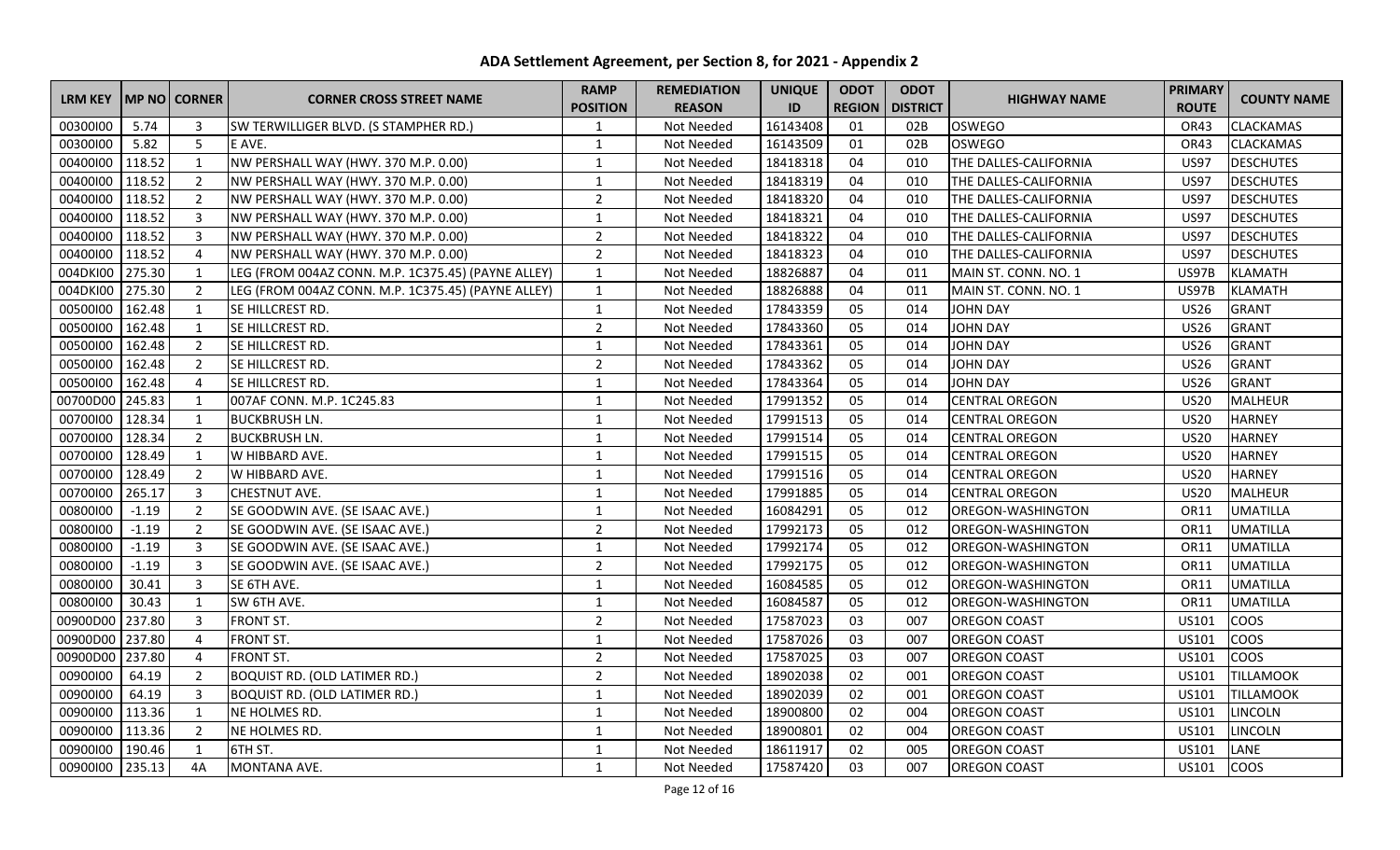|                |        |                         |                                           | <b>RAMP</b>             | <b>REMEDIATION</b> | <b>UNIQUE</b> | <b>ODOT</b>   | <b>ODOT</b>     |                     | <b>PRIMARY</b> |                    |
|----------------|--------|-------------------------|-------------------------------------------|-------------------------|--------------------|---------------|---------------|-----------------|---------------------|----------------|--------------------|
| <b>LRM KEY</b> |        | <b>IMP NOI CORNER</b>   | <b>CORNER CROSS STREET NAME</b>           | <b>POSITION</b>         | <b>REASON</b>      | ID            | <b>REGION</b> | <b>DISTRICT</b> | <b>HIGHWAY NAME</b> | <b>ROUTE</b>   | <b>COUNTY NAME</b> |
| 00900100       | 235.13 | 4A                      | MONTANA AVE.                              | $\mathcal{P}$           | Not Needed         | 17587419      | 03            | 007             | <b>OREGON COAST</b> | US101          | <b>COOS</b>        |
| 00900100       | 235.88 | $\overline{3}$          | <b>STANTON AVE.</b>                       | $\overline{1}$          | Not Needed         | 17587448      | 03            | 007             | <b>OREGON COAST</b> | US101          | coos               |
| 00900100       | 235.88 | $\overline{a}$          | <b>STANTON AVE.</b>                       | $\mathbf 1$             | Not Needed         | 17587449      | 03            | 007             | <b>OREGON COAST</b> | US101          | <b>COOS</b>        |
| 00900100       | 236.04 | $\overline{3}$          | HIGHWAY ST.                               | $\overline{1}$          | Not Needed         | 17587453      | 03            | 007             | <b>OREGON COAST</b> | US101          | <b>COOS</b>        |
| 00900100       | 236.04 | $\overline{4}$          | <b>HIGHWAY ST.</b>                        | $\mathbf{1}$            | Not Needed         | 17587454      | 03            | 007             | <b>OREGON COAST</b> | US101          | <b>COOS</b>        |
| 00900100       | 236.55 | $\overline{\mathbf{3}}$ | <b>EXCHANGE ST.</b>                       | $\mathbf{1}$            | Not Needed         | 17587144      | 03            | 007             | <b>OREGON COAST</b> | US101          | coos               |
| 00900100       | 236.55 | $\overline{4}$          | <b>EXCHANGE ST.</b>                       | $\overline{\mathbf{1}}$ | Not Needed         | 17587145      | 03            | 007             | <b>OREGON COAST</b> | US101          | <b>COOS</b>        |
| 00900100       | 237.02 | $\mathbf{1}$            | <b>TEAKWOOD AVE.</b>                      | $\overline{1}$          | Not Needed         | 17587488      | 03            | 007             | <b>OREGON COAST</b> | US101          | <b>COOS</b>        |
| 00900100       | 237.02 | $\overline{3}$          | <b>TEAKWOOD AVE.</b>                      | $\overline{\mathbf{1}}$ | Not Needed         | 17587146      | 03            | 007             | <b>OREGON COAST</b> | US101          | <b>COOS</b>        |
| 00900100       | 237.02 | $\overline{4}$          | <b>TEAKWOOD AVE.</b>                      | $\mathbf{1}$            | Not Needed         | 17587147      | 03            | 007             | <b>OREGON COAST</b> | US101          | COOS               |
| 00900100       | 237.12 | $\mathbf{1}$            | PINE ST.                                  | $\overline{1}$          | Not Needed         | 17587491      | 03            | 007             | <b>OREGON COAST</b> | US101          | COOS               |
| 00900100       | 237.12 | $\overline{2}$          | PINE ST.                                  | $\overline{2}$          | Not Needed         | 17587492      | 03            | 007             | <b>OREGON COAST</b> | US101          | COOS               |
| 00900100       | 237.12 | 3                       | PINE ST.                                  | $\mathbf{1}$            | Not Needed         | 17587494      | 03            | 007             | <b>OREGON COAST</b> | US101          | COOS               |
| 00900100       | 237.12 | $\overline{4}$          | PINE ST.                                  | $\mathbf 1$             | Not Needed         | 17587495      | 03            | 007             | <b>OREGON COAST</b> | US101          | COOS               |
| 00900100       | 237.24 | $\overline{2}$          | MYRTLE AVE.                               | $\overline{2}$          | Not Needed         | 17587498      | 03            | 007             | <b>OREGON COAST</b> | US101          | COOS               |
| 00900100       | 237.24 | $\overline{3}$          | MYRTLE AVE.                               | $\overline{1}$          | Not Needed         | 17587500      | 03            | 007             | <b>OREGON COAST</b> | US101          | <b>COOS</b>        |
| 00900100       | 237.24 | $\overline{4}$          | MYRTLE AVE.                               | $\overline{1}$          | Not Needed         | 17587501      | 03            | 007             | <b>OREGON COAST</b> | US101          | COOS               |
| 00900100       | 237.31 | $\overline{2}$          | KINGWOOD AVE.                             | $\overline{2}$          | Not Needed         | 17587504      | 03            | 007             | <b>OREGON COAST</b> | US101          | COOS               |
| 00900100       | 237.31 | $\overline{4}$          | KINGWOOD AVE.                             | $\overline{1}$          | Not Needed         | 17587507      | 03            | 007             | <b>OREGON COAST</b> | US101          | COOS               |
| 00900100       | 237.46 | $\mathbf{1}$            | IVY AVE. (IVY ST.)                        | $\mathbf{1}$            | Not Needed         | 17587513      | 03            | 007             | <b>OREGON COAST</b> | US101          | COOS               |
| 00900100       | 237.46 | $\overline{2}$          | IVY AVE. (IVY ST.)                        | $\overline{2}$          | Not Needed         | 17587514      | 03            | 007             | <b>OREGON COAST</b> | US101          | COOS               |
| 00900100       | 237.46 | $\overline{3}$          | IVY AVE. (IVY ST.)                        | $\mathbf{1}$            | Not Needed         | 17587516      | 03            | 007             | <b>OREGON COAST</b> | US101          | COOS               |
| 00900100       | 237.46 | $\overline{4}$          | IVY AVE. (IVY ST.)                        | $\mathbf{1}$            | Not Needed         | 17587517      | 03            | 007             | <b>OREGON COAST</b> | US101          | COOS               |
| 00900100       | 239.64 | $\mathbf{1}$            | <b>WOODSTOCK RD.</b>                      | $\overline{\mathbf{1}}$ | Not Needed         | 17587179      | 03            | 007             | <b>OREGON COAST</b> | US101          | COOS               |
| 00900100       | 239.64 | $\overline{2}$          | <b>WOODSTOCK RD.</b>                      | -1                      | Not Needed         | 17587589      | 03            | 007             | <b>OREGON COAST</b> | US101          | COOS               |
| 00900100       | 239.64 | $\overline{4}$          | <b>WOODSTOCK RD.</b>                      | $\overline{\mathbf{1}}$ | Not Needed         | 17587590      | 03            | 007             | <b>OREGON COAST</b> | US101          | COOS               |
| 00900100       | 241.50 | $\mathbf{1}$            | 009BK FRONT. M.P. 1F241.50 (SHOSHONE LN.) | $\overline{1}$          | Not Needed         | 17587601      | 03            | 007             | <b>OREGON COAST</b> | US101          | COOS               |
| 00900100       | 241.50 | $\overline{2}$          | 009BK FRONT. M.P. 1F241.50 (SHOSHONE LN.) | $\overline{\mathbf{1}}$ | Not Needed         | 17587981      | 03            | 007             | <b>OREGON COAST</b> | US101          | COOS               |
| 00900100       | 241.50 | $\overline{\mathbf{3}}$ | 009BK FRONT. M.P. 1F241.50 (SHOSHONE LN.) | $\mathbf 1$             | Not Needed         | 17587980      | 03            | 007             | <b>OREGON COAST</b> | US101          | COOS               |
| 00900100       | 241.50 | 5                       | 009BK FRONT. M.P. 1F241.50 (SHOSHONE LN.) | $\overline{2}$          | Not Needed         | 17587602      | 03            | 007             | <b>OREGON COAST</b> | US101          | COOS               |
| 00900100       | 241.50 | 6                       | 009BK FRONT. M.P. 1F241.50 (SHOSHONE LN.) | $\overline{\mathbf{1}}$ | Not Needed         | 17587603      | 03            | 007             | <b>OREGON COAST</b> | US101          | COOS               |
| 00900100       | 241.50 | $\overline{7}$          | 009BK FRONT. M.P. 1F241.50 (SHOSHONE LN.) | $\overline{1}$          | Not Needed         | 17587604      | 03            | 007             | <b>OREGON COAST</b> | US101          | COOS               |
| 00900100       | 273.44 | $\mathbf{1}$            | MICHIGAN AVE.                             | $\overline{1}$          | Not Needed         | 17587621      | 03            | 007             | <b>OREGON COAST</b> | US101          | <b>COOS</b>        |
| 00900100       | 273.44 | $\overline{2}$          | MICHIGAN AVE.                             | $\overline{1}$          | Not Needed         | 17587622      | 03            | 007             | <b>OREGON COAST</b> | US101          | <b>COOS</b>        |
| 00900100       | 273.44 | 2A                      | MICHIGAN AVE.                             | $\mathbf{1}$            | Not Needed         | 17587628      | 03            | 007             | <b>OREGON COAST</b> | US101          | COOS               |
| 00900100       | 273.44 | 2A                      | MICHIGAN AVE.                             | $\overline{2}$          | Not Needed         | 17587627      | 03            | 007             | <b>OREGON COAST</b> | US101          | <b>COOS</b>        |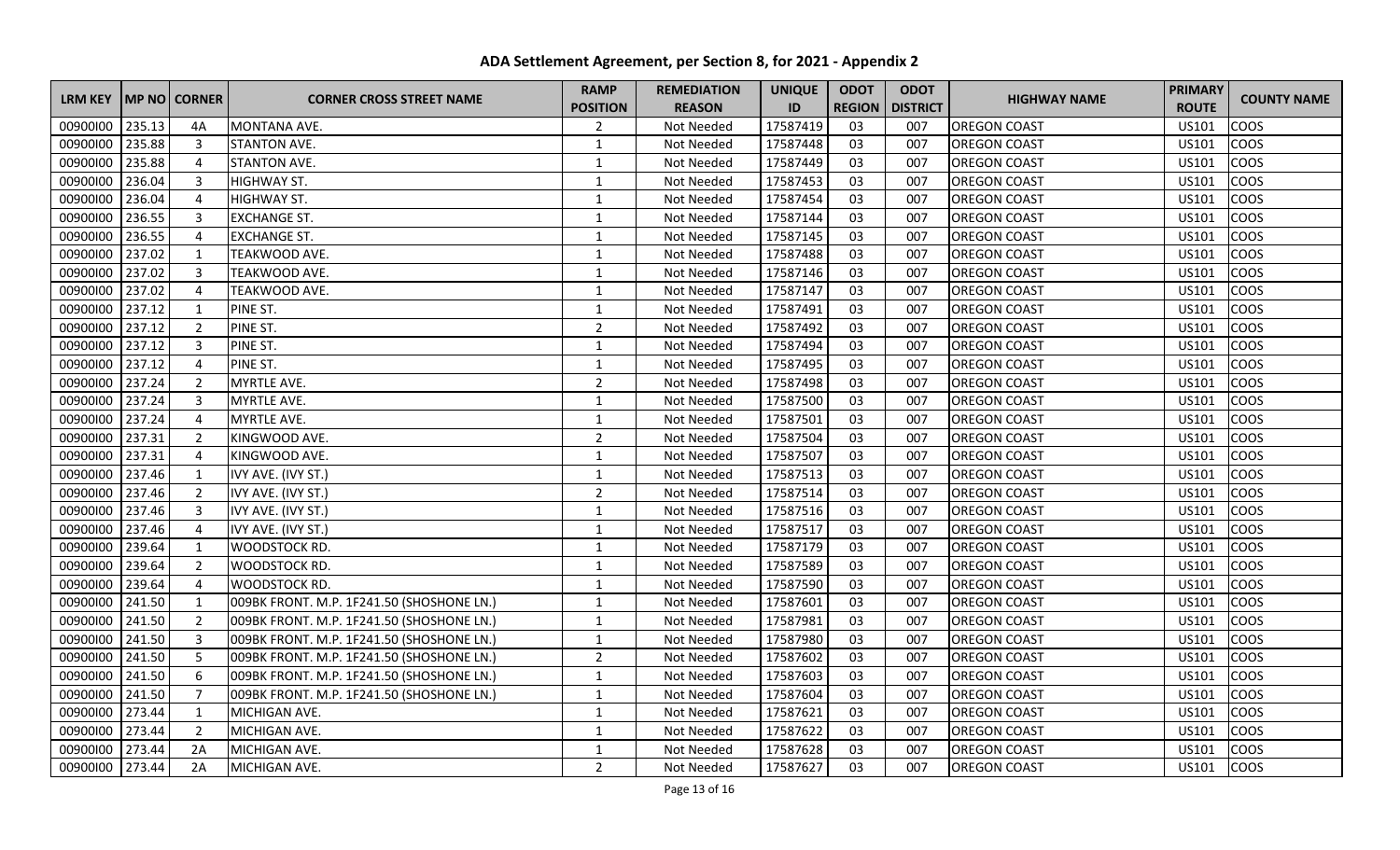| <b>LRM KEY</b> |        | <b>IMP NOI CORNER</b> | <b>CORNER CROSS STREET NAME</b> | <b>RAMP</b>     | <b>REMEDIATION</b> | <b>UNIQUE</b> | <b>ODOT</b>   | <b>ODOT</b>     | <b>HIGHWAY NAME</b>     | <b>PRIMARY</b> | <b>COUNTY NAME</b> |
|----------------|--------|-----------------------|---------------------------------|-----------------|--------------------|---------------|---------------|-----------------|-------------------------|----------------|--------------------|
|                |        |                       |                                 | <b>POSITION</b> | <b>REASON</b>      | ID            | <b>REGION</b> | <b>DISTRICT</b> |                         | <b>ROUTE</b>   |                    |
| 00900100       | 273.44 | $\overline{3}$        | MICHIGAN AVE.                   |                 | Not Needed         | 17587624      | 03            | 007             | <b>OREGON COAST</b>     | US101          | <b>COOS</b>        |
| 00900100       | 273.44 | $\overline{4}$        | MICHIGAN AVE.                   | $\mathfrak{p}$  | Not Needed         | 17587625      | 03            | 007             | <b>OREGON COAST</b>     | US101          | <b>COOS</b>        |
| 00900100       | 273.44 | 4A                    | MICHIGAN AVE.                   | $\mathbf 1$     | Not Needed         | 17587630      | 03            | 007             | <b>OREGON COAST</b>     | US101          | <b>COOS</b>        |
| 00900100       | 273.44 | 4A                    | MICHIGAN AVE.                   | $\overline{2}$  | Not Needed         | 17587629      | 03            | 007             | <b>OREGON COAST</b>     | US101          | <b>COOS</b>        |
| 00900100       | 327.49 | $\overline{4}$        | <b>WEDDERBURN LOOP RD.</b>      | $\mathbf{1}$    | Not Needed         | 17587771      | 03            | 007             | <b>OREGON COAST</b>     | US101          | <b>CURRY</b>       |
| 00900100       | 356.30 | $\overline{4}$        | <b>EASY ST.</b>                 | $\mathbf{1}$    | Not Needed         | 17587252      | 03            | 007             | <b>OREGON COAST</b>     | US101          | <b>CURRY</b>       |
| 00900100       | 359.32 | $\mathbf{1}$          | W BENHAM LN. (E BENHAM LN.)     | $\mathbf{1}$    | Not Needed         | 17587968      | 03            | 007             | <b>OREGON COAST</b>     | US101          | <b>CURRY</b>       |
| 00900100       | 359.32 | $\overline{3}$        | W BENHAM LN. (E BENHAM LN.)     | $\mathbf{1}$    | Not Needed         | 17587970      | 03            | 007             | <b>OREGON COAST</b>     | US101          | <b>CURRY</b>       |
| 009CPI00       | 361.16 | $\mathbf{1}$          | HWY. 009 M.P. 361.16            | $\mathbf{1}$    | Not Needed         | 17587083      | 03            | 007             | MCVAY LANE FRONTAGE RD. | (null)         | <b>CURRY</b>       |
| 009CPI00       | 361.16 | $\overline{2}$        | HWY. 009 M.P. 361.16            | $\mathbf{1}$    | Not Needed         | 17587084      | 03            | 007             | MCVAY LANE FRONTAGE RD. | (null)         | <b>CURRY</b>       |
| 009CPI00       | 361.16 | $\overline{3}$        | HWY. 009 M.P. 361.16            | $\overline{2}$  | Not Needed         | 17587085      | 03            | 007             | MCVAY LANE FRONTAGE RD. | (null)         | <b>CURRY</b>       |
| 009CPI00       | 361.16 | $\overline{4}$        | HWY. 009 M.P. 361.16            | $\mathbf{1}$    | Not Needed         | 17587086      | 03            | 007             | MCVAY LANE FRONTAGE RD. | (null)         | <b>CURRY</b>       |
| 01000100       | 2.24   | $\overline{4}$        | SEST.                           | $\mathbf{1}$    | Not Needed         | 16328179      | 05            | 013             | <b>WALLOWA LAKE</b>     | <b>OR82</b>    | <b>UNION</b>       |
| 01000100       | 2.69   | $\mathbf{1}$          | N MCALISTER RD.                 | 1               | Not Needed         | 17914130      | 05            | 013             | <b>WALLOWA LAKE</b>     | <b>OR82</b>    | <b>UNION</b>       |
| 01000100       | 2.69   | $\overline{3}$        | N MCALISTER RD.                 | $\overline{2}$  | Not Needed         | 17914133      | 05            | 013             | <b>WALLOWA LAKE</b>     | <b>OR82</b>    | <b>UNION</b>       |
| 01500D00       | 2.91   | $\overline{2}$        | S 19TH ST. (19TH ST.)           | $\mathbf{1}$    | Not Needed         | 18205430      | 02            | 005             | <b>MCKENZIE</b>         | <b>OR126B</b>  | LANE               |
| 01500D00       | 2.91   | $\overline{2}$        | S 19TH ST. (19TH ST.)           | $\overline{2}$  | Not Needed         | 18205431      | 02            | 005             | <b>MCKENZIE</b>         | <b>OR126B</b>  | LANE               |
| 01500100       | 2.91   | $\overline{3}$        | S 19TH ST.                      | 1               | Not Needed         | 18205638      | 02            | 005             | <b>MCKENZIE</b>         | <b>OR126B</b>  | LANE               |
| 01500100       | 2.91   | $\overline{3}$        | S 19TH ST.                      | $\overline{2}$  | Not Needed         | 18205639      | 02            | 005             | <b>MCKENZIE</b>         | <b>OR126B</b>  | LANE               |
| 01500100       | 11.32  | 1A                    | <b>DEERHORN RD</b>              | 3               | Not Needed         | 18205484      | 02            | 005             | <b>MCKENZIE</b>         | OR126          | LANE               |
| 01500100       | 11.32  | 2A                    | <b>DEERHORN RD</b>              | $\overline{2}$  | Not Needed         | 18205485      | 02            | 005             | <b>MCKENZIE</b>         | OR126          | LANE               |
| 01500100       | 111.46 | $\mathbf{1}$          | SW 14TH ST.                     | $\mathbf{1}$    | Not Needed         | 18205541      | 04            | 010             | <b>MCKENZIE</b>         | OR126          | <b>DESCHUTES</b>   |
| 01500100       | 111.46 | $\overline{2}$        | SW 14TH ST.                     | $\overline{2}$  | Not Needed         | 18205544      | 04            | 010             | <b>MCKENZIE</b>         | OR126          | <b>DESCHUTES</b>   |
| 01500100       | 111.46 | 3                     | SW 14TH ST.                     | $\mathbf{1}$    | Not Needed         | 18205545      | 04            | 010             | <b>MCKENZIE</b>         | OR126          | <b>DESCHUTES</b>   |
| 01500100       | 111.46 | $\overline{4}$        | SW 14TH ST.                     | $\mathbf 1$     | Not Needed         | 18205546      | 04            | 010             | <b>MCKENZIE</b>         | OR126          | <b>DESCHUTES</b>   |
| 01700100       | 18.20  | $\mathbf{1}$          | ACCESS (TO NE JAMISON ST.)      | 1               | Not Needed         | 18178255      | 04            | 010             | MCKENZIE-BEND           | <b>US20</b>    | <b>DESCHUTES</b>   |
| 01700100       | 18.20  | $\mathbf{1}$          | ACCESS (TO NE JAMISON ST.)      | $\overline{2}$  | Not Needed         | 18178256      | 04            | 010             | MCKENZIE-BEND           | <b>US20</b>    | <b>DESCHUTES</b>   |
| 01700100       | 18.20  | $\overline{2}$        | ACCESS (TO NE JAMISON ST.)      | $\overline{2}$  | Not Needed         | 18178257      | 04            | 010             | MCKENZIE-BEND           | <b>US20</b>    | <b>DESCHUTES</b>   |
| 01700100       | 18.20  | $\overline{3}$        | ACCESS (TO NE JAMISON ST.)      | 1               | Not Needed         | 18178258      | 04            | 010             | MCKENZIE-BEND           | <b>US20</b>    | <b>DESCHUTES</b>   |
| 01700100       | 18.20  | $\overline{4}$        | ACCESS (TO NE JAMISON ST.)      | $\mathbf{1}$    | Not Needed         | 18178259      | 04            | 010             | MCKENZIE-BEND           | <b>US20</b>    | <b>DESCHUTES</b>   |
| 01800100       | 34.87  | $\mathbf{1}$          | RAINBOW RD.                     | 1               | Not Needed         | 18541476      | 02            | 005             | <b>WILLAMETTE</b>       | OR58           | LANE               |
| 01800100       | 34.87  | $\overline{4}$        | RAINBOW RD.                     | $\mathbf{1}$    | Not Needed         | 16035155      | 02            | 005             | <b>WILLAMETTE</b>       | <b>OR58</b>    | LANE               |
| 02200100       | 8.03   | $\mathbf{1}$          | E DUTTON RD. (W DUTTON RD.)     | 1               | Not Needed         | 17768702      | 03            | 008             | <b>CRATER LAKE</b>      | <b>OR62</b>    | <b>JACKSON</b>     |
| 02200100       | 8.03   | $\overline{2}$        | E DUTTON RD. (W DUTTON RD.)     | $\overline{2}$  | Not Needed         | 17768703      | 03            | 008             | <b>CRATER LAKE</b>      | OR62           | <b>JACKSON</b>     |
| 02200100       | 8.03   | 3                     | E DUTTON RD. (W DUTTON RD.)     | $\mathbf{1}$    | Not Needed         | 17768704      | 03            | 008             | <b>CRATER LAKE</b>      | OR62           | <b>JACKSON</b>     |
| 02200100       | 8.03   | $\overline{4}$        | E DUTTON RD. (W DUTTON RD.)     | $\overline{2}$  | Not Needed         | 17768705      | 03            | 008             | <b>CRATER LAKE</b>      | OR62           | <b>JACKSON</b>     |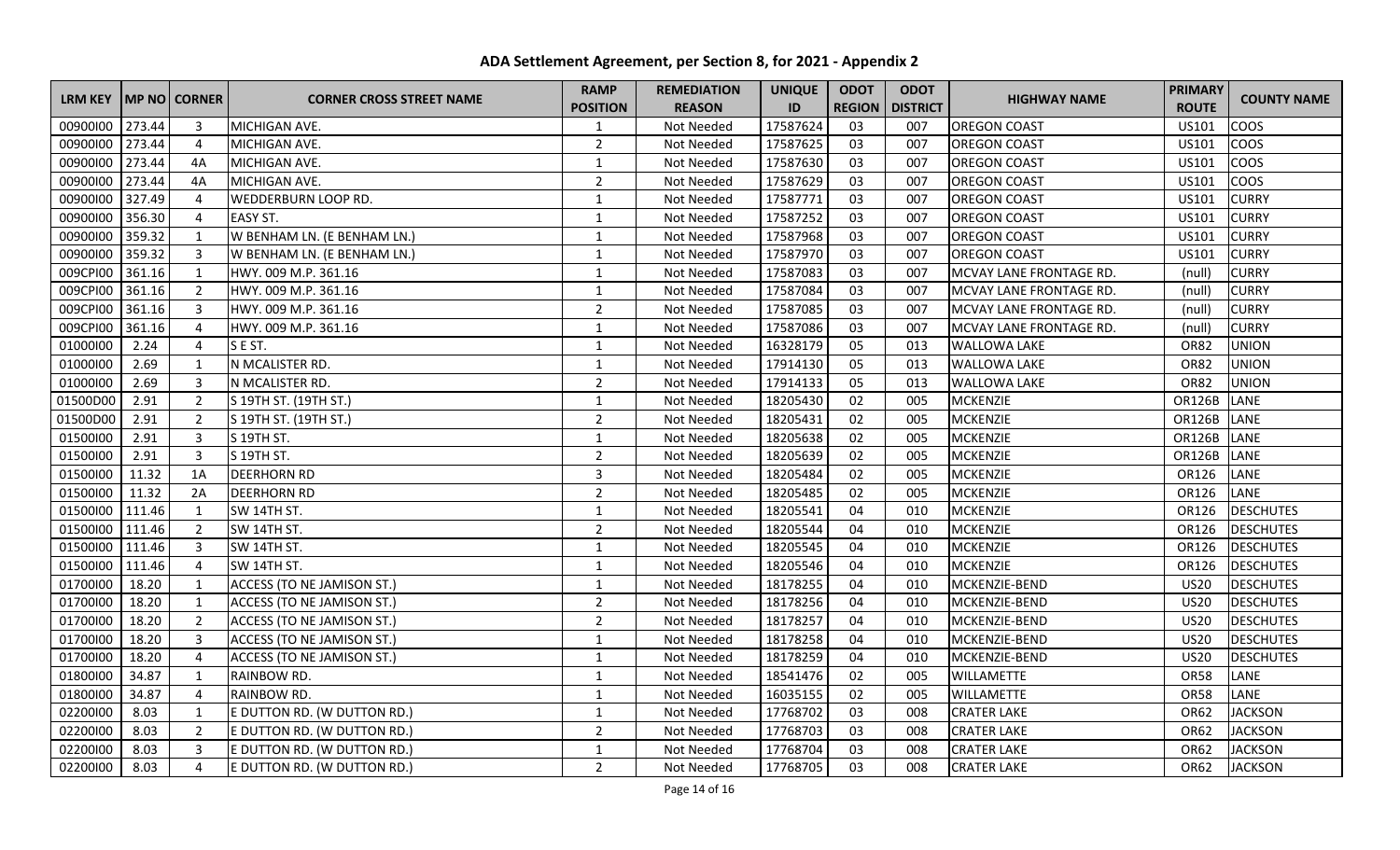| <b>LRM KEY</b> |       | <b>IMP NOI CORNER</b> | <b>CORNER CROSS STREET NAME</b> | <b>RAMP</b>              | <b>REMEDIATION</b> | <b>UNIQUE</b> | <b>ODOT</b>   | <b>ODOT</b>     | <b>HIGHWAY NAME</b> | <b>PRIMARY</b> |                    |
|----------------|-------|-----------------------|---------------------------------|--------------------------|--------------------|---------------|---------------|-----------------|---------------------|----------------|--------------------|
|                |       |                       |                                 | <b>POSITION</b>          | <b>REASON</b>      | ID            | <b>REGION</b> | <b>DISTRICT</b> |                     | <b>ROUTE</b>   | <b>COUNTY NAME</b> |
| 02200100       | 19.96 | 2                     | RIVERSIDE DR.                   | $\mathcal{P}$            | Not Needed         | 17768558      | 03            | 008             | <b>CRATER LAKE</b>  | OR62           | <b>JACKSON</b>     |
| 02500100       | 0.12  | $\overline{4}$        | 025AB CONN. M.P. 2C0.12         | $\overline{1}$           | Not Needed         | 17755269      | 03            | 008             | <b>REDWOOD</b>      | (null)         | <b>JOSEPHINE</b>   |
| 02500100       | 4.44  | $\mathbf{1}$          | MIDWAY AVE.                     | $\overline{\mathbf{1}}$  | Not Needed         | 17755397      | 03            | 008             | <b>REDWOOD</b>      | <b>US199</b>   | <b>JOSEPHINE</b>   |
| 02500100       | 4.44  | $\overline{2}$        | MIDWAY AVE.                     | $\overline{2}$           | Not Needed         | 17755398      | 03            | 008             | <b>REDWOOD</b>      | US199          | <b>JOSEPHINE</b>   |
| 02500100       | 4.44  | 3                     | MIDWAY AVE.                     | $\overline{1}$           | Not Needed         | 17755399      | 03            | 008             | <b>REDWOOD</b>      | <b>US199</b>   | <b>JOSEPHINE</b>   |
| 02500100       | 4.44  | $\overline{4}$        | MIDWAY AVE.                     | $\overline{2}$           | Not Needed         | 17755400      | 03            | 008             | <b>REDWOOD</b>      | <b>US199</b>   | <b>JOSEPHINE</b>   |
| 02500100       | 5.50  | $\mathbf{1}$          | <b>ROBINSON RD.</b>             | $\overline{\mathbf{1}}$  | Not Needed         | 17755401      | 03            | 008             | <b>REDWOOD</b>      | US199          | <b>JOSEPHINE</b>   |
| 02500100       | 5.50  | $\overline{2}$        | ROBINSON RD.                    | $\mathcal{P}$            | Not Needed         | 17755402      | 03            | 008             | <b>REDWOOD</b>      | US199          | <b>JOSEPHINE</b>   |
| 02500100       | 5.50  | $\overline{3}$        | ROBINSON RD.                    | $\overline{1}$           | Not Needed         | 17755403      | 03            | 008             | <b>REDWOOD</b>      | US199          | <b>JOSEPHINE</b>   |
| 02500100       | 5.50  | $\overline{4}$        | ROBINSON RD.                    | $\overline{2}$           | Not Needed         | 17755404      | 03            | 008             | <b>REDWOOD</b>      | US199          | <b>JOSEPHINE</b>   |
| 02500100       | 5.79  | 3                     | APPLEGATE AVE.                  | -1                       | Not Needed         | 17755405      | 03            | 008             | <b>REDWOOD</b>      | US199          | <b>JOSEPHINE</b>   |
| 02500100       | 5.79  | $\overline{4}$        | APPLEGATE AVE.                  | $\mathbf{1}$             | Not Needed         | 17755406      | 03            | 008             | <b>REDWOOD</b>      | US199          | <b>JOSEPHINE</b>   |
| 02500100       | 6.35  | $\mathbf{1}$          | NEILL RD. (HELMS RD.)           | $\mathbf{1}$             | Not Needed         | 17755407      | 03            | 008             | <b>REDWOOD</b>      | US199          | <b>JOSEPHINE</b>   |
| 02500100       | 6.35  | $\overline{2}$        | NEILL RD. (HELMS RD.)           | $\overline{2}$           | Not Needed         | 17755408      | 03            | 008             | <b>REDWOOD</b>      | <b>US199</b>   | <b>JOSEPHINE</b>   |
| 02500100       | 6.35  | 3                     | NEILL RD. (HELMS RD.)           | $\overline{1}$           | Not Needed         | 17755409      | 03            | 008             | <b>REDWOOD</b>      | <b>US199</b>   | <b>JOSEPHINE</b>   |
| 02500100       | 6.35  | $\overline{4}$        | NEILL RD. (HELMS RD.)           | $\overline{2}$           | Not Needed         | 17755410      | 03            | 008             | <b>REDWOOD</b>      | <b>US199</b>   | <b>JOSEPHINE</b>   |
| 02600100       | 5.35  | 2A                    | SE 87TH AVE.                    | $\mathbf{1}$             | Not Needed         | 18931974      | 01            | 02B             | MT. HOOD            | <b>US26</b>    | MULTNOMAH          |
| 02600100       | 5.35  | 2A                    | SE 87TH AVE.                    | $\overline{2}$           | Not Needed         | 18931975      | 01            | 02B             | MT. HOOD            | <b>US26</b>    | MULTNOMAH          |
| 02600100       | 5.35  | 4A                    | SE 87TH AVE.                    | $\mathbf{1}$             | Not Needed         | 18931980      | 01            | 02B             | MT. HOOD            | <b>US26</b>    | MULTNOMAH          |
| 02600100       | 5.35  | 4A                    | SE 87TH AVE.                    | $\overline{2}$           | Not Needed         | 18931981      | 01            | 02B             | MT. HOOD            | <b>US26</b>    | <b>MULTNOMAH</b>   |
| 02600100       | 7.05  | $\overline{2}$        | SE 119TH AVE.                   | $\mathbf{1}$             | Not Needed         | 18932076      | 01            | 02B             | MT. HOOD            | <b>US26</b>    | MULTNOMAH          |
| 02600100       | 15.44 | 1A                    | SE HILLYARD RD.                 | $\overline{3}$           | Not Needed         | 18880223      | 01            | 02C             | MT. HOOD            | <b>US26</b>    | MULTNOMAH          |
| 02600100       | 15.44 | $\overline{2}$        | SE HILLYARD RD.                 | $\mathbf{1}$             | Not Needed         | 18880224      | 01            | 02C             | MT. HOOD            | <b>US26</b>    | <b>MULTNOMAH</b>   |
| 02600100       | 15.44 | $\overline{2}$        | SE HILLYARD RD.                 | $\overline{2}$           | Not Needed         | 18880225      | 01            | 02C             | MT. HOOD            | <b>US26</b>    | MULTNOMAH          |
| 02600100       | 15.44 | 3A                    | SE HILLYARD RD.                 | 3                        | Not Needed         | 18880228      | 01            | 02C             | MT. HOOD            | <b>US26</b>    | MULTNOMAH          |
| 02600100       | 15.44 | $\overline{4}$        | SE HILLYARD RD.                 | $\mathbf{1}$             | Not Needed         | 18880229      | 01            | 02C             | MT. HOOD            | <b>US26</b>    | <b>MULTNOMAH</b>   |
| 02600100       | 15.44 | 4A                    | SE HILLYARD RD.                 | $\mathfrak{p}$           | Not Needed         | 18880230      | 01            | 02C             | MT. HOOD            | <b>US26</b>    | <b>MULTNOMAH</b>   |
| 02600100       | 18.35 | $\mathbf{1}$          | SE HALEY RD.                    | $\overline{\mathbf{1}}$  | Not Needed         | 18880233      | 01            | 02C             | MT. HOOD            | <b>US26</b>    | <b>CLACKAMAS</b>   |
| 02600100       | 18.35 | 2A                    | SE HALEY RD.                    | $\overline{2}$           | Not Needed         | 18880234      | 01            | 02C             | MT. HOOD            | <b>US26</b>    | <b>CLACKAMAS</b>   |
| 02600100       | 18.35 | 3                     | SE HALEY RD.                    | $\overline{1}$           | Not Needed         | 18880235      | 01            | 02C             | MT. HOOD            | <b>US26</b>    | <b>CLACKAMAS</b>   |
| 02600100       | 18.35 | $\overline{4}$        | SE HALEY RD.                    | $\overline{\phantom{a}}$ | Not Needed         | 18880236      | 01            | 02C             | MT. HOOD            | <b>US26</b>    | <b>CLACKAMAS</b>   |
| 04500100       | 35.62 | 6                     | <b>BINDER RD.</b>               | $\overline{1}$           | Not Needed         | 17597556      | 03            | 007             | <b>UMPQUA</b>       | <b>OR38</b>    | <b>DOUGLAS</b>     |
| 06000100       | 0.10  | $\mathbf{1}$          | 025AB CONN. M.P. 2C0.15         | $\overline{1}$           | Not Needed         | 17683344      | 03            | 008             | <b>ROGUE RIVER</b>  | OR99           | <b>JOSEPHINE</b>   |
| 06000100       | 0.10  | $\overline{2}$        | 025AB CONN. M.P. 2C0.15         | $\mathbf{1}$             | Not Needed         | 17683345      | 03            | 008             | <b>ROGUE RIVER</b>  | <b>OR99</b>    | <b>JOSEPHINE</b>   |
| 15500100       | 8.92  | 5                     | 6TH ST.                         | -1                       | Not Needed         | 18751184      | 02            | 003             | AMITY-DAYTON        | (null)         | YAMHILL            |
| 15500100       | 8.92  | 6                     | 6TH ST.                         | $\overline{2}$           | Not Needed         | 18751187      | 02            | 003             | <b>AMITY-DAYTON</b> | (null)         | YAMHILL            |